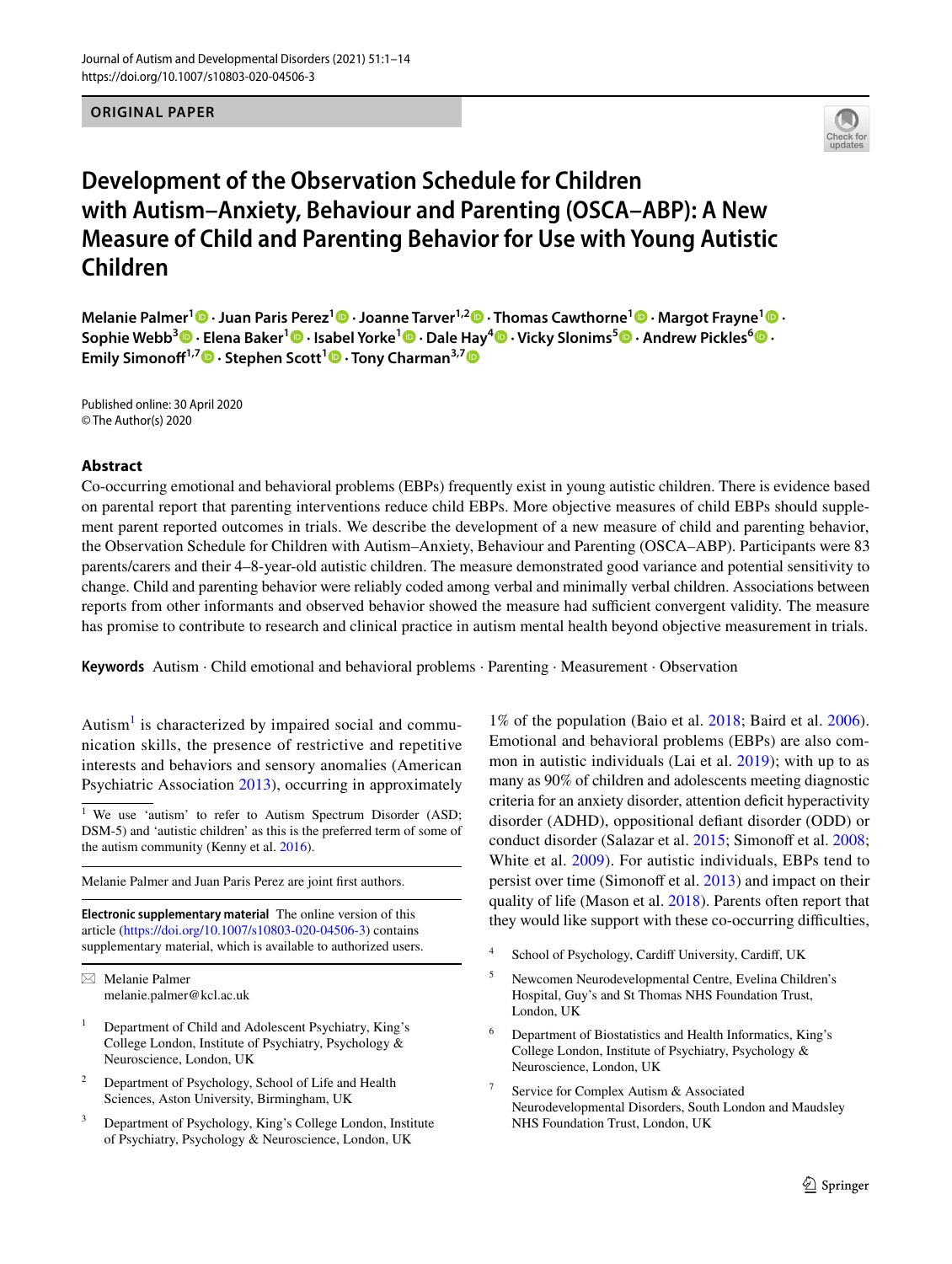which are associated with lower parental wellbeing and more parental stress (Yorke et al. [2018\)](#page-13-1). One challenge in research and clinical settings is obtaining accurate information about the severity of child EBPs, triggers and parental management strategies. Often parent and teacher reports are relied on, which have certain biases, and more objective measures

are needed. One of the most established psychosocial approaches for improving EBPs in non-autistic populations are behavioral parenting interventions (National Institute for Health and Clinical Excellence [2013](#page-12-6)). A large literature has demonstrated that increases in child-centered parenting (e.g. praise, positive comments, child-led play) are associated with fewer child EBPs, whereas controlling and critical parenting behaviors are associated with worsening child EBPs (e.g. Patterson [1982\)](#page-12-7). Behavioral parenting interventions aim to improve child behavior through modifcation of these parenting behaviors and improvement of the parent–child relationship (Barlow et al. [2016](#page-11-3)). Although behavioral parenting interventions derive from operant conditioning and social learning theories, rather than attachment-based approaches, such interventions also promote parents' sensitive responding to their children (O'Connor et al. [2013](#page-12-8)).

Such interventions have been adapted for parents of autistic children. Adaptations have included accounting for differing mechanisms, such as anxiety and sensory processing, that might underlie EBPs in autism (Bearss et al. [2015b](#page-11-4); Green et al. [2012](#page-12-9); Ozsivadjian et al. [2012](#page-12-10); Tseng et al. [2011](#page-13-2)), as well as diferent responses to strategies, such as time-out, that are typically included in behavioral parenting interventions (Dababnah and Parish [2016](#page-11-5)). In comparison to non-autistic samples, fewer investigations have examined the relationship between parenting behaviors and EBPs in autism, although there is evidence that parental criticism is also linked with behavioral problems in this population (Romero-Gonzalez et al. [2018\)](#page-12-11). Other research has identifed common parenting behaviors that may be specifc to parenting a child with autism, such as accommodating for the child, modifying the environment, stimulating development, providing structure and familiarity and being vigilant (Joosten and Safe [2014](#page-12-12); Lambrechts et al. [2011](#page-12-13); O'Nions et al. [2018](#page-12-14)).

Randomized controlled trials (RCTs) examining the efficacy of parenting interventions in autistic populations have demonstrated promising fndings (Postorino et al. [2017](#page-12-15); Tarver et al. [2019](#page-13-3)). When using parental reports of EBPs as outcomes, behavioral parenting interventions have been found to reduce disruptive behavior and hyperactivity. While the parent's view of child EBPs is a clinically relevant and important outcome to be considered following intervention, parent-reported outcomes carry several limitations. One source of bias in trials is knowledge of intervention allocation (Aspland and Gardner [2003](#page-11-6)), which can impact on efect sizes, usually infating benefts. The importance of supplementing parent-reported outcomes with blinded measures has been highlighted in the ADHD literature, where a meta-analysis of psychosocial interventions found that efect sizes for behavioral interventions were near-zero when considering outcomes from informants 'probably-blind' to intervention status; in contrast, when reports by those closest to the therapeutic setting were used (i.e. parent or teacher) a small-to-medium effect (*SMD* = 0.40) was found (Sonuga-Barke et al. [2013\)](#page-12-16). Other sources of bias in parental reports include broader rater effects, such as mood or stress, or misinterpretation of questionnaire items (Handen et al. [2013](#page-12-17)). These biases are likely to present across diferent intervention arms and possibly be infuenced by intervention, reducing measurement precision.

Direct observational measures have some advantages over parent-reported outcomes. Items can be defned by researchers and measured to an agreed level of reliability, reducing and quantifying potential inter-reporter variability (Aspland and Gardner [2003](#page-11-6)). In trials of parenting interventions, child and parenting behaviors of interest can therefore be consistently coded by assessors who are blind to intervention status of the participant. Several observations of parent–child interaction based on social learning and behavioral theories have been developed for use in non-autistic samples. They include the Dyadic Parent–Child Interaction Coding System (Robinson and Eyberg [1981](#page-12-18)), the Family Observation Schedule (Sanders et al. [1996\)](#page-12-19), the Disruptive Behavior Diagnostic Observation Schedule (Wakschlag, Hill et al. [2008a,](#page-13-4) [b\)](#page-13-5), the Anxiety Dimensional Observation Schedule (Mian et al. [2015\)](#page-12-20) and the Preschool Observational Scale of Anxiety (Glennon and Weisz [1978\)](#page-11-7). These measures have demonstrated good inter-rater and test–retest reliability. Literature examining convergent validity of observational measures has reported small but signifcant associations between parentreported and observed behavior in children and parents (e.g. Hawes and Dadds [2006](#page-12-21); Wakschlag, Briggs-Gowan et al. [2008a,](#page-13-4) [b\)](#page-13-5).

Direct observational measures of EBPs have scarcely been used in parenting intervention trials in autism to date (Tarver et al. [2019\)](#page-13-3). Where observational measures have been used, floor effects have been reported. Using the Structured Observational Analog Procedure—a parent–child interaction measure consisting of a series of four 10-min conditions (free play, social attention, demand, tangible restriction)—autistic children who were screened in on elevated levels of EBPs displayed unexpectedly high levels of compliance during the clinic-based assessment at baseline, limiting scope for change on this measure (Bearss et al. [2015a](#page-11-8); Handen et al. [2013\)](#page-12-17). High rates of compliance at baseline have also been reported on the DPICS, which consists of child- and parent-led play conditions and a clean up (Scudder et al. [2019\)](#page-12-22). Similarly,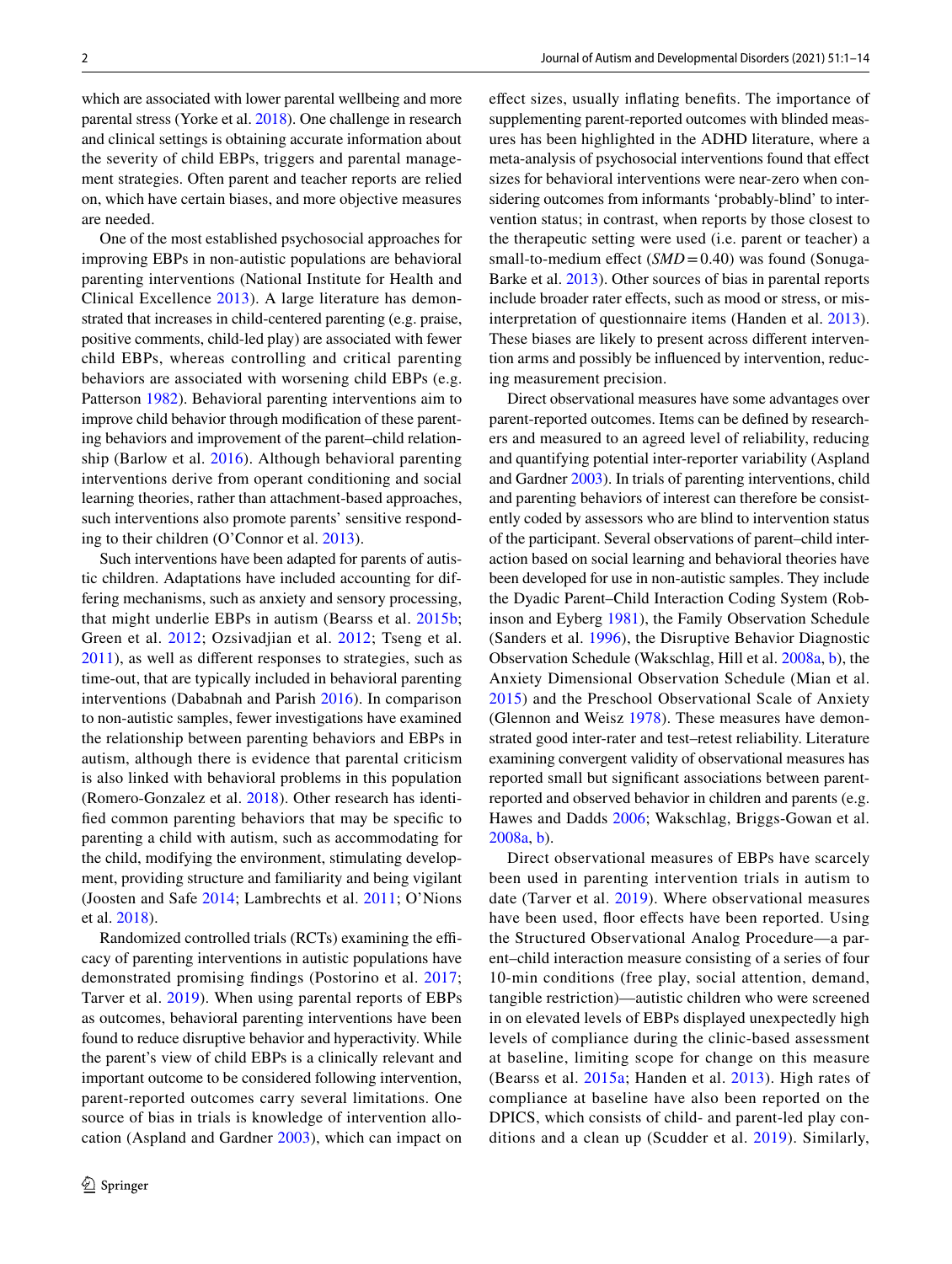Tellegan and Sanders ([2014](#page-13-6)) noted that few observed aversive parenting behaviors were seen during 30-min observations of parent–child interactions conducted in the home. One reason for these foor efects may be due to situational factors that infuence behavioral presentations, which may in turn reduce efect sizes. This could be especially true for autism where idiosyncratic triggers for EBPs are commonplace (Bearss et al. [2015b](#page-11-4); Ozsivadjian et al. [2012\)](#page-12-10). It is also possible that existing observational measures of parent–child interaction are tapping everyday situations that non-autistic children may find difficult (e.g. removal of social attention), but may elicit diferent reactions from autistic children. Furthermore, Williams et al. ([2020\)](#page-13-7) found that some parents found the child-led play component of the DPICS challenging due to difficulties in getting their autistic child to engage. Measures may therefore require modifcation in order to be reliable and valid assessments of child and parenting behavior in autism.

The current study aimed to develop a measure to observe child and parenting behaviors suitable for use with young autistic children. The Observation Schedule for Children with Autism–Anxiety, Behaviour and Parenting (OSCA–ABP) was developed in the context of a trial of novel group parenting interventions (Palmer et al. [2019\)](#page-12-23) and designed to include everyday situations that autistic children and their parents may face and find difficult. In this article, we report data on the intital reliability and validity of the measure. We examined variability in the scores on the measure, inter-rater reliability and convergent validity by exploring the relationships between observed behaviors and questionnaires completed by parents and teachers.

# **Method**

#### **Participants**

The sample consisted of 83 parents/carers (mothers: *n*=76, 91.6%; fathers: *n*=5, 6.0% grandmothers: *n*=2, 2.4%) and their 4- to 8-year-old autistic child, recruited through local autism diagnostic teams, education professionals, support groups and consented databases in four boroughs in South London (Bromley, Croydon, Lambeth and Lewisham). Children were on average 6.7 years old (*SD*=1.21) and most of the sample were male  $(n=71, 85.5\%)$ . Thirty-nine (47.0%) of the children were minimally verbal (defned as non-verbal or having single words), with the remainder (*n*=44, 53.0%) defned as verbal (fexible phrase or fuent speech). Eleven children (13.1%) had also been diagnosed with ADHD, two with ODD  $(2.4\%)$  and one with an anxiety disorder  $(1.1\%)$ , as reported by parents. Seven children (8.3%) were prescribed a psychostimulant and three (3.6%) were prescribed an antipsychotic. Further information about the children and their parents is displayed in Table [1](#page-3-0).

## **Procedure**

The measure was developed in the context of a trial testing a group-based parenting intervention targeting EBPs as part of the Improving Autism Mental Health (IAM-Health) research programme (<https://iamhealthkcl.net>). The Autism Spectrum Treatment and Resilience (ASTAR) study consisted of two phases: a non-randomized feasibility study followed by a pilot RCT. Twenty-one parent–child dyads participated in the feasibility study and 62 participated in the pilot RCT. Only data collected during the baseline assessments from both phases was used in the current study. Information on the outcome of the trial, including the measure's sensitivity to change, will be reported in a separate manuscript.

Children with an existing clinical diagnosis of an autism spectrum disorder were referred into the trial via local autism diagnostic teams, education professionals and support groups at participating services. Potential participants could also self-refer. In order to be eligible to take part, the children were required to have a clinical diagnosis of an autism spectrum disorder (including those classifed by ICD-10 criteria: childhood autism, Asperger's syndrome, pervasive developmental disorder or atypical autism) and be between 4 years 0 months and 8 years 11 months. Given the high prevalence of co-occurring EBPs in autistic children, there was no specific cut-off for inclusion in the trial based on the levels of EBPs children displayed. Families were excluded if: they did not have sufficient spoken English to be able to take part in a group intervention; the child or parent had a severe hearing or visual impairment; the child had seizures more than once a week; there were active safeguarding concerns; or the parent had a current severe psychiatric disorder (see [https://www.isrctn.com/ISRCTN9141](https://www.isrctn.com/ISRCTN91411078) [1078](https://www.isrctn.com/ISRCTN91411078) for the trial record).

Written informed consent was obtained from all participating parents/carers and child assent was obtained wherever appropriate. All observations were video-recorded and most (*n*=79, 95.2%) were completed at a research center in our child-friendly family room. Three observations were conducted at the child's school and one at a local clinic setting familiar to the child. In these cases, parents did not agree to completing the observation in an unfamiliar environment, due to the child's anticipated challenging behavior or anxiety. After the assessment, parents were asked to comment briefy on how typical their child's and their own behavior was during the observation and a brief description of their feedback is in the supplementary materials. In addition, direct assessment of the child's autism traits were completed. Parent report questionnaire measures of the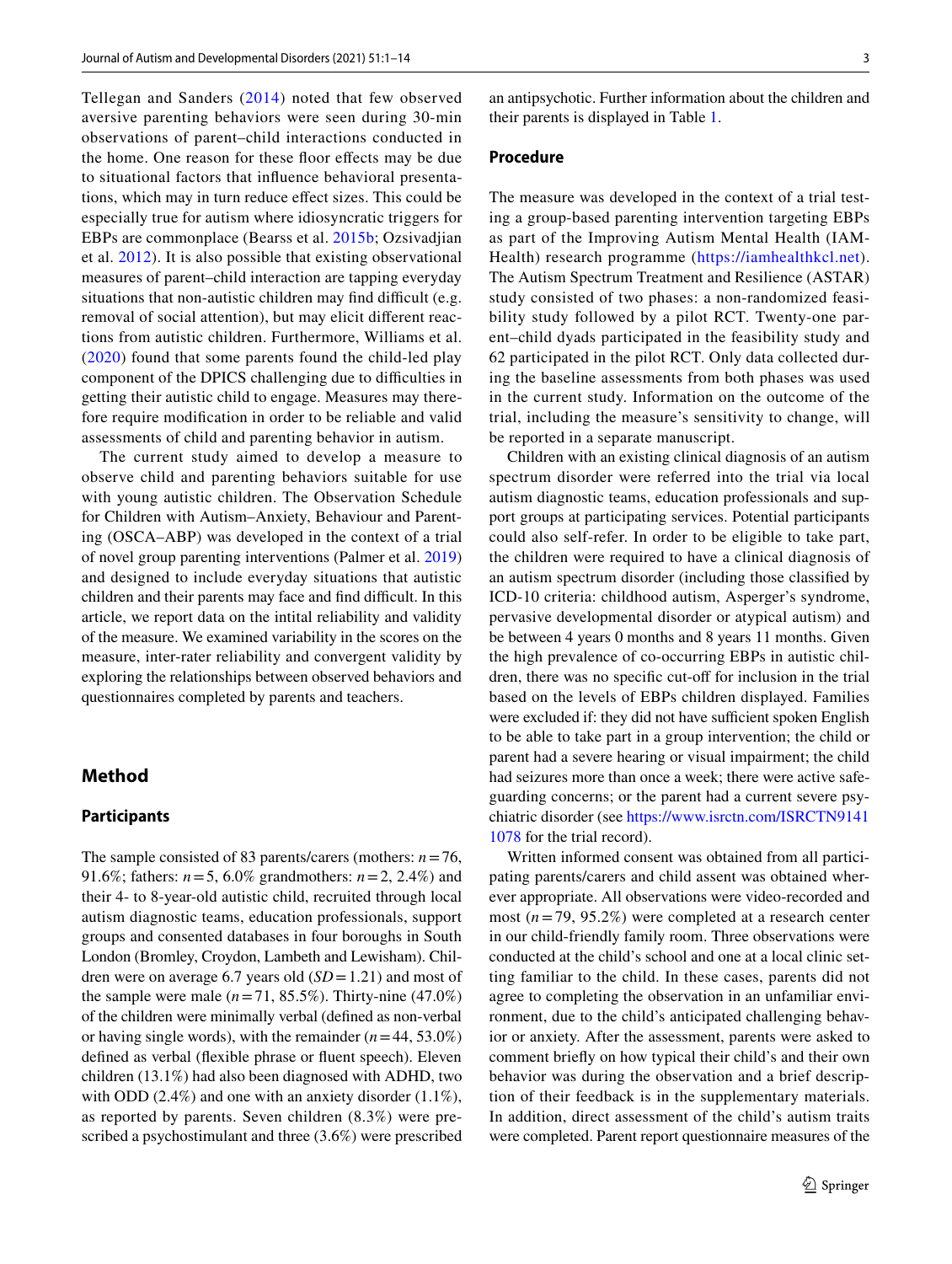| Demographic characteristics                                              | Verbal $(N=44)$   |         | Minimally verbal $(N=39)$ |             |
|--------------------------------------------------------------------------|-------------------|---------|---------------------------|-------------|
|                                                                          | $n \text{ or } M$ | % or SD | $N$ or $M$                | $%$ or $SD$ |
| Child age (mean years)                                                   | 7.21              | 0.83    | 6.13                      | 1.32        |
| Child gender                                                             |                   |         |                           |             |
| Male                                                                     | 36                | 81.8%   | 35                        | 89.7%       |
| Female                                                                   | 8                 | 18.2%   | 4                         | 10.3%       |
| Child ethnicity <sup>a</sup>                                             |                   |         |                           |             |
| White                                                                    | 30                | 69.8%   | 14                        | 36.8%       |
| <b>Black/Black British</b>                                               | 3                 | 7.0%    | 11                        | 28.9%       |
| Asian/Asian British                                                      | 3                 | 7.0%    | 5                         | 13.2%       |
| Mixed/multiple ethnicities                                               | 7                 | 16.3%   | 8                         | 21.1%       |
| Child education type <sup>b</sup>                                        |                   |         |                           |             |
| Mainstream school                                                        | 33                | 76.7%   | 4                         | 10.3%       |
| Specialist unit in mainstream school                                     | 6                 | 14.0%   | $\tau$                    | 18.0%       |
| Specialist school                                                        | $\overline{4}$    | 9.3%    | 28                        | 71.8%       |
| Parental education level <sup>c</sup>                                    |                   |         |                           |             |
| No formal qualifications                                                 | 3                 | 7.0%    | 7                         | 18.0%       |
| General certificate of secondary education or equivalent                 | 7                 | 16.3%   | $\overline{c}$            | 5.1%        |
| General certificate of education advanced level (A levels) or equivalent | 7                 | 16.3%   | 3                         | 7.7%        |
| Vocational qualifications (NVQ, City and guilds or equivalent)           | 9                 | 20.9%   | $\overline{4}$            | 10.3%       |
| Undergraduate tertiary degree                                            | 6                 | 14.0%   | 10                        | 25.6%       |
| Postgraduate tertiary degree                                             | 11                | 25.6%   | 13                        | 33.3%       |
| Parental employment status <sup>b</sup>                                  |                   |         |                           |             |
| Not in paid employment                                                   | 21                | 48.8%   | 19                        | 48.7%       |
| In part-time paid employment                                             | 14                | 32.6%   | 11                        | 28.2%       |
| In full-time paid employment                                             | 8                 | 18.6%   | 9                         | 23.1%       |
| Annual household income <sup>d</sup>                                     |                   |         |                           |             |
| Less than £20,000                                                        | 13                | 39.4%   | 10                        | 32.3%       |
| £20,000-£39,999                                                          | 7                 | 21.2%   | $\tau$                    | 22.6%       |
| £40,000-£59,999                                                          | 5                 | 15.2%   | 3                         | 9.7%        |
| £60,000-£79,999                                                          | $\mathfrak{2}$    | 6.1%    | 8                         | 25.8%       |
| Greater than £80,000                                                     | 6                 | 18.2%   | 3                         | 9.7%        |

#### <span id="page-3-0"></span>**Table 1** Demographic information by child verbal ability group

Valid % reported

 $n = 43$  for verbal children,  $n = 38$  for minimally verbal children. White = English/Welsh/Scottish/Northern Irish/Irish/British/Other White ethnicity, Black/Black British = African/Caribbean/Other Black ethnicity, Asian/Asian British = Indian/Pakistani/Bangladeshi/Chinese/Other Asian ethnicity, Mixed/Multiple ethnicities = White and Black Caribbean/White and Black African/White and Asian/Other Mixed ethnicity

 $b_n = 43$  for verbal children,  $n = 39$  for minimally verbal children. Mainstream school = education setting for children who access the mainstream curriculum, Specialist unit in mainstream school = resource base within a mainstream school for children who access the mainstream curriculum whilst having specialist intervention support, Specialist school = education setting for children with special educational needs or disabilities. Employment status is described for parent/carer involved in completing the observation

 $c_n = 43$  for verbal children,  $n = 39$  for minimally verbal children

 $\sigma_n^d$  = 33 for verbal children, *n* = 31 for minimally verbal children

child's autism characteristics and functioning, their EBPs, and their experiences of parenting a child with autism were also obtained. With parental consent, the child's teacher was also asked to complete questionnaires about the child's EBPs at school.

# **Development of the Observation Schedule for Children with Autism Spectrum Disorders– Anxiety, Behaviour and Parenting (OSCA‑ABP)**

#### **Patient and Public Involvement (PPI)**

Panels of autistic adults and parents of autistic children have been involved in all phases of the study and assisted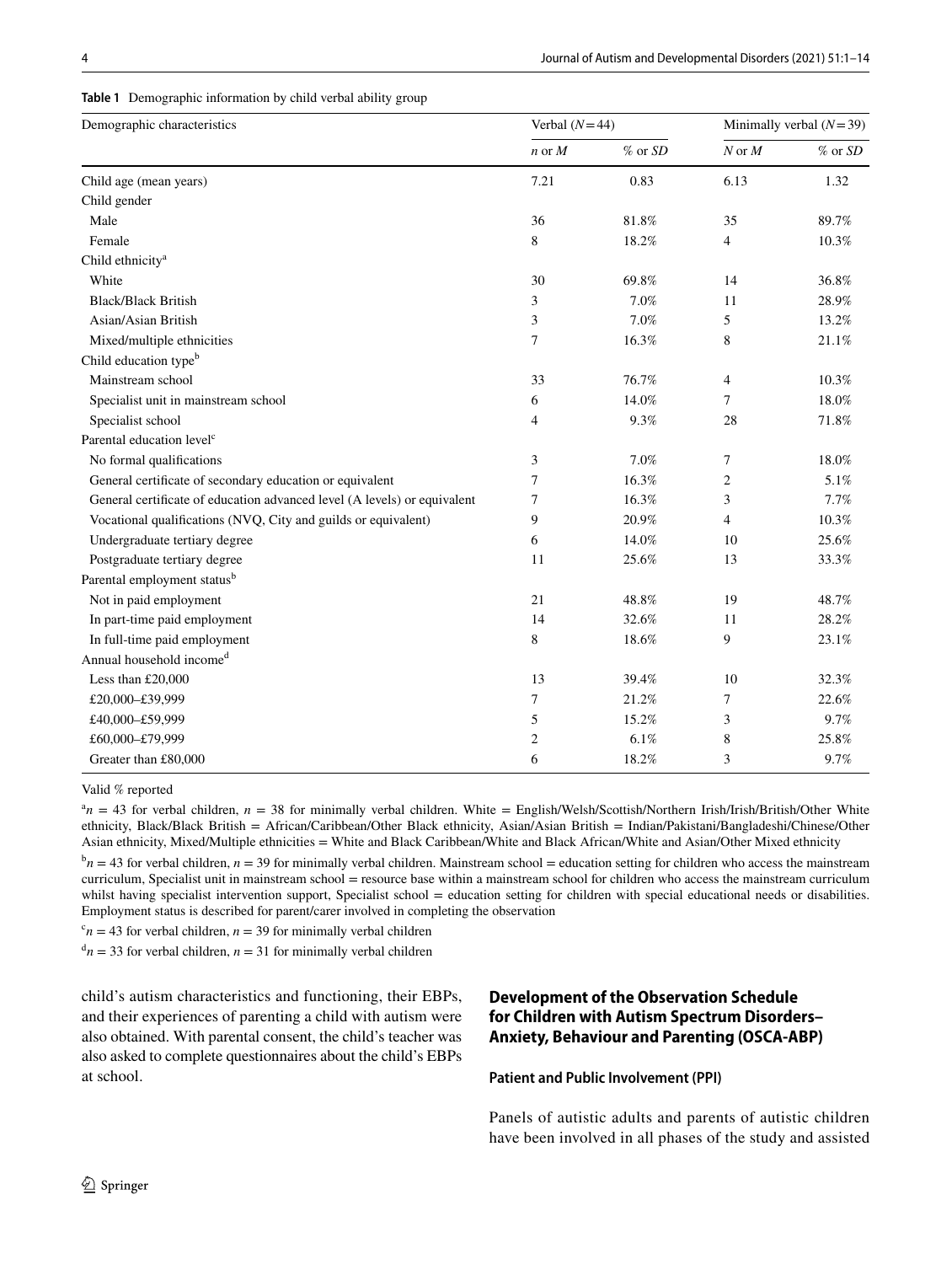<span id="page-4-0"></span>

| <b>Table 2</b> Task schedule for the OSCA-ABP |
|-----------------------------------------------|
|                                               |
|                                               |

|    | Tasks                                                                                                                                                     | Led by                                                               | Length $(min)$                                                           |            |                                                                |  |
|----|-----------------------------------------------------------------------------------------------------------------------------------------------------------|----------------------------------------------------------------------|--------------------------------------------------------------------------|------------|----------------------------------------------------------------|--|
|    | Minimally verbal—none to some<br>words (ADOS-2 Module 1)                                                                                                  | Verbal—phrase speech<br>(ADOS-2 Module 2)                            | Verbal-fluent speech<br>(ADOS-2 Module 3)                                |            | total duration<br>ranges from $\sim$ 18<br>to $22 \text{ min}$ |  |
| 1. | Mystery box and blindfold                                                                                                                                 |                                                                      |                                                                          | Researcher | Maximum 2 min                                                  |  |
| 2. | Shared task (stacking cups)                                                                                                                               | Shared task (drawing a square<br>on the Etch A Sketch <sup>o</sup> ) | Shared task (drawing a<br>house on the Etch A<br>$Sketch^{\circledcirc}$ | Parent     | $2-3$ min                                                      |  |
| 3. | Shared game (Simon <sup><math>\circ</math></sup> )<br>Shared game (2-arm Bop It <sup><math>\circ</math></sup> )<br>Shared game (4-arm<br>Bop $It^{\circ}$ |                                                                      |                                                                          | Parent     | $2-3$ min                                                      |  |
| 4. | Separation from parent and free play with Duplo <sup>©</sup> /Lego <sup>©</sup> and puzzles, dependent on develop-<br>mental level                        | Parent $\rightarrow$ Researcher Maximum 3 min                        |                                                                          |            |                                                                |  |
| 5. | Reunification with parent and tidy away the toys                                                                                                          | Parent                                                               | Maximum 2 min                                                            |            |                                                                |  |
| 6. | Homework sheet, adjusted to developmental level with increasing difficulty                                                                                |                                                                      |                                                                          | Parent     | $3-5$ min                                                      |  |
| 7. | Taking shoes and socks off and walking heel to toe along a line on the floor                                                                              |                                                                      |                                                                          | Parent     | Maximum 2 min                                                  |  |
| 8. | Snack jar with glued lid, with a different unglued jar provided after short delay                                                                         |                                                                      |                                                                          | Researcher | Maximum 2 min                                                  |  |

with the development of the task schedule (e.g. advising on how to make specifc tasks efective at eliciting EBPs). The tasks aimed to simulate everyday challenges that autistic children may face and find difficult, drawing on and modifying existing observational measures of parent–child interaction. Guidance and advice about which behaviors to code was given, particularly in relation to behavioral manifestations of anxiety, as well as assistance with the interpretation of the results. Prior to deciding the fnal task schedule, a range of tasks were piloted with 12 parents and their 4 to 8-year-old autistic child and 11 parents with non-autistic children of the same age. Feedback was sought on the tasks and materials, the clarity of the instructions and visual prompts, the order of the activities and suggestions for improvement. Tasks that did not appear efective in eliciting challenging behaviors or anxiety were removed (e.g. suspense games including a jack-in-the-box, Buckaroo!© and Jenga© along with an unexpected alarming noise). Removal of these tasks made the measure shorter and more feasible to administer.

Generally, parents thought the length of the measure was acceptable, that the instructions were clear and that the games and activities were suitable (i.e. good variety, gender neutral, covering a range of developmental skills). Some parents of autistic children commented these were activities that would likely lead to EBPs and that behaviors displayed during the observation were generally typical of their child, providing some initial evidence for ecological validity. Parental suggestions for modifcation of activities to observe challenging behavior were considered in relation to the suitability of administration in a controlled research environment and appropriate modifcations were incorporated. For example, removal of a favorite toy or desired object such as a tablet was frequently suggested by parents, but this activity was not included in the observation due to difficulty in finding equally salient objects and replicating this from one child to the next.

#### **Final Task Schedule**

The measure consisted of two researcher-led and six parentled tasks. The tasks aimed to elicit observable child behaviors that challenge (BTC) by tapping into uncertainty and novelty, transition, turn taking, sensory processing, compliance, frustration and reward delay. It is designed to be conducted in an environment unfamiliar to the family, to further elicit child BTC. A buzzer is used to signal to the parent to transition their child on to the next activity adding further uncertainty as task duration is managed by the measure administrator. The specifc materials used in each task are diferentiated by child verbal ability group based on the Autism Diagnostic Observation Schedule—2nd edition (ADOS–2, Lord et al. [2012\)](#page-12-24) assessment modules, which takes into account expressive language and age but were analogous in function (e.g. the shared game either involved playing together on the Simon©, a 2-arm Bop It© or a 4-arm Bop It<sup> $\circ$ </sup>). Table [2](#page-4-0) describes the specific tasks and materials used. The duration of the observation aimed to be around 18 to 22 min. Further information about the administration of tasks can be obtained by contacting the corresponding author.

#### **Coding Scheme Development**

As the measure was developed within the context of a pilot RCT testing a parenting intervention aiming to reduce EBPs,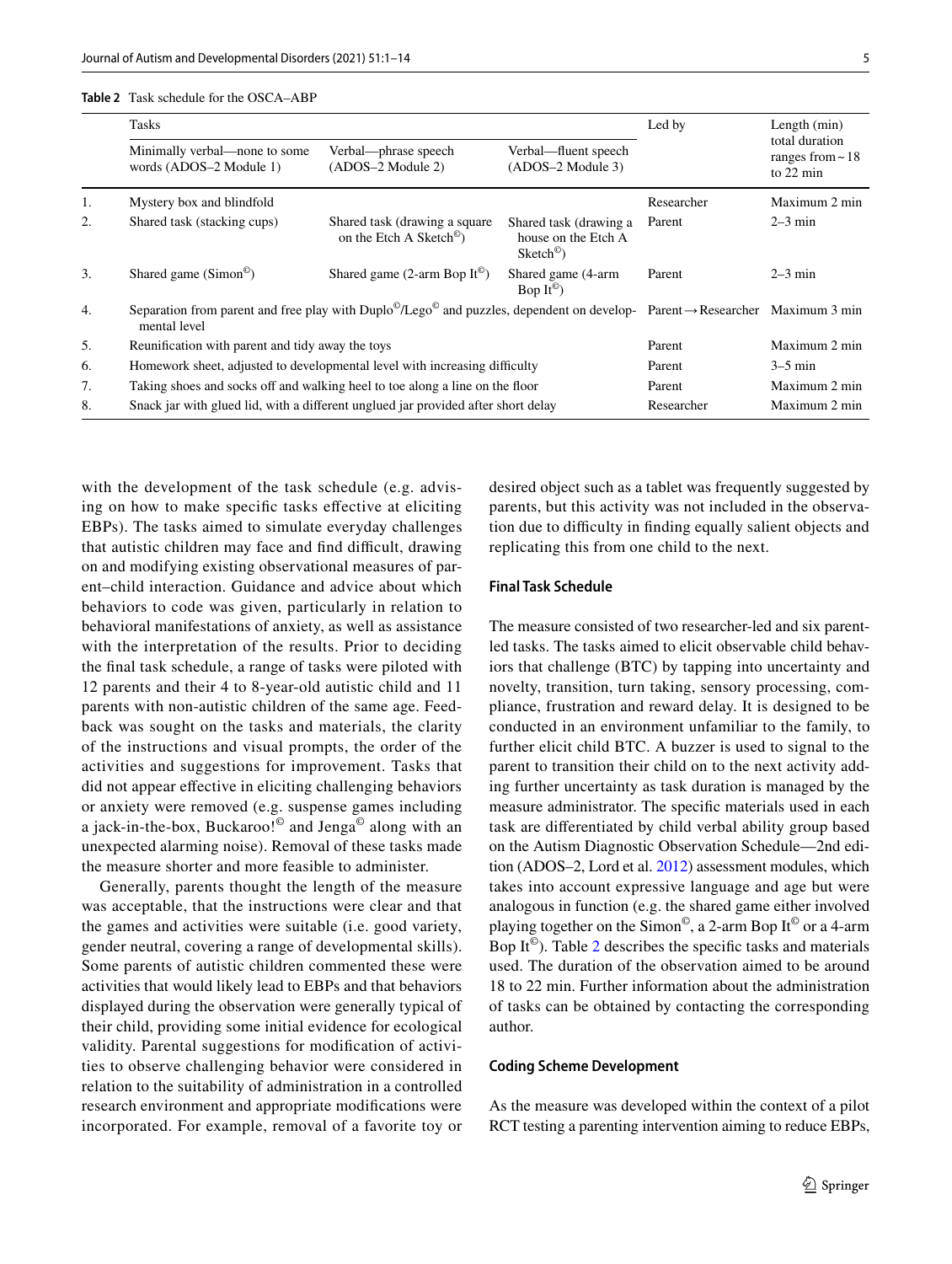behaviors that were anticipated to change if such an intervention was efective were the primary focus of the coding scheme. Using a social learning theory lens, we wanted to capture a range of child behaviors that challenge others, such as non-compliant or aggressive behavior, as well as behavioral manifestations of anxiety (e.g. avoidance, Bearss et al. [2015b](#page-11-4); Ozsivadjian et al. [2012\)](#page-12-10) and potentially maladaptive coping strategies that may challenge others in certain contexts (e.g. reassurance seeking). Furthermore, we wanted to capture compliance with parental and researcher commands. We considered coding compliance in relation to the type of command (e.g. clear, unclear; see supplementary material Table 3 for defnitions) given by the interaction partner but instead used a basic frequency count to assist with obtaining sufficient inter-rater reliability. In addition, a variety of parenting behaviors that have been associated with the absence or presence of EBPs in non-autistic children were included (termed facilitative and non-facilitative parenting respectively).

Using videos of the measure from the piloting phase, defnitions of relevant child and parenting behavior items were developed, adapted and clarifed through discussion by MP, JT and JPP. The fnal coding scheme consisted of several child and parenting items that were aggregated into a priori defned domain scores. Because externalizing behavior is often reported as being related to anxiety in autism (Bearss et al. [2015b](#page-11-4)), these behaviors were grouped together. Clear parental commands were included in facilitative parenting behavior as positively stated clear commands are thought to be helpful for children with disabilities (Green et al. [2014](#page-12-25); Marfo [1990\)](#page-12-26). This domain designated desirable parenting and the inclusion of clear commands here is in contrast with some other coding schemes (e.g. Scott et al. [2010\)](#page-12-27) where all commands are included under non-facilitative parenting. The supplementary materials contains the defnitions of the items that make up the domain scores described below, as well as information on items that do not form part of the child and parent domain scores but measure other aspects of child and parenting behaviors and global impressions across the observation.

We were interested in establishing whether we could reliability code frequency counts of specifc child and parent behaviors separately and did not link child and parent behavior. To establish whether the measure had sufficient interrater reliably, we wanted to demonstrate whether general patterns of behavior during the observation were consistent across diferent coders (i.e. two diferent coders both rated the same child as displaying a high occurrence of behaviors that challenge). The observations were coded from the video-recordings by at least two raters (JPP, MF, SW, EB) over two viewings (one to code child behavior and the other parenting behavior).

For the children, the frequencies of a range of behaviors (destructive behavior, aggression towards themselves and others, frustrated vocalisations, non-compliance, avoidance and reassurance seeking) observed during the OSCA–ABP were coded and summed to produce the total child BTC score. As the duration of the measure varied, the rate of child BTC per minute is calculated by dividing the total BTC count by the duration. In addition, the frequency of observed child compliance is coded and the rate of child compliance per minute is also calculated.

For the parents, frequencies of observed facilitative parenting (positive comments, clear commands, praise and supportive physical guidance) and non-facilitative parenting (negative comments, unclear commands, no opportunity to comply and physical handling) were coded and summed to produce total facilitative parenting behavior and non-facilitative parenting behavior scores. As with the child domains, rates of facilitative and non-facilitative parenting behaviors were calculated. To account for absolute levels of parenting behaviors, a proportion of facilitative parenting behavior was also calculated to determine relative levels. This was done by dividing the frequency of facilitative parenting by all parenting behaviors  $(facilitative+non-facilitative).$ 

#### **Sample Characterisation Measures**

Demographic information about the family was obtained using a questionnaire developed for the study.

To characterise the sample, measures of autism severity and adaptive behavior were obtained. Autism severity was measured using the ADOS–2 (Lord et al. [2012\)](#page-12-24), the gold standard observation for assessing autism characteristics administered by four of the authors who were researchers trained to research reliability. Parent report of autism severity was measured using the Social Communication Questionnaire-Lifetime version (SCQ), a 40 item questionnaire measuring the presence of autistic symptoms using a *yes–no* format (Rutter et al. [2003\)](#page-12-28). Scores greater than or equal to 15 is the cut-off point for autism spectrum disorder. There were no criteria for inclusion in the study based on the ADOS–2 or SCQ scores.

To measure adaptive skills and functioning the Adaptive Behavior Assessment System–3rd edition (ABAS–3, Harrison and Oakland [2015\)](#page-12-29) was completed by parents. Both the 0–5-year-old (241 items covering 10 areas) and the 5–21-year-old (211 items covering nine areas) versions were used according to the child's chronological age and functioning level. A standardized General Adaptive Composite (GAC) score was calculated. Scores for the sample on the ADOS–2, SCQ and the ABAS–3 are presented in the supplementary materials.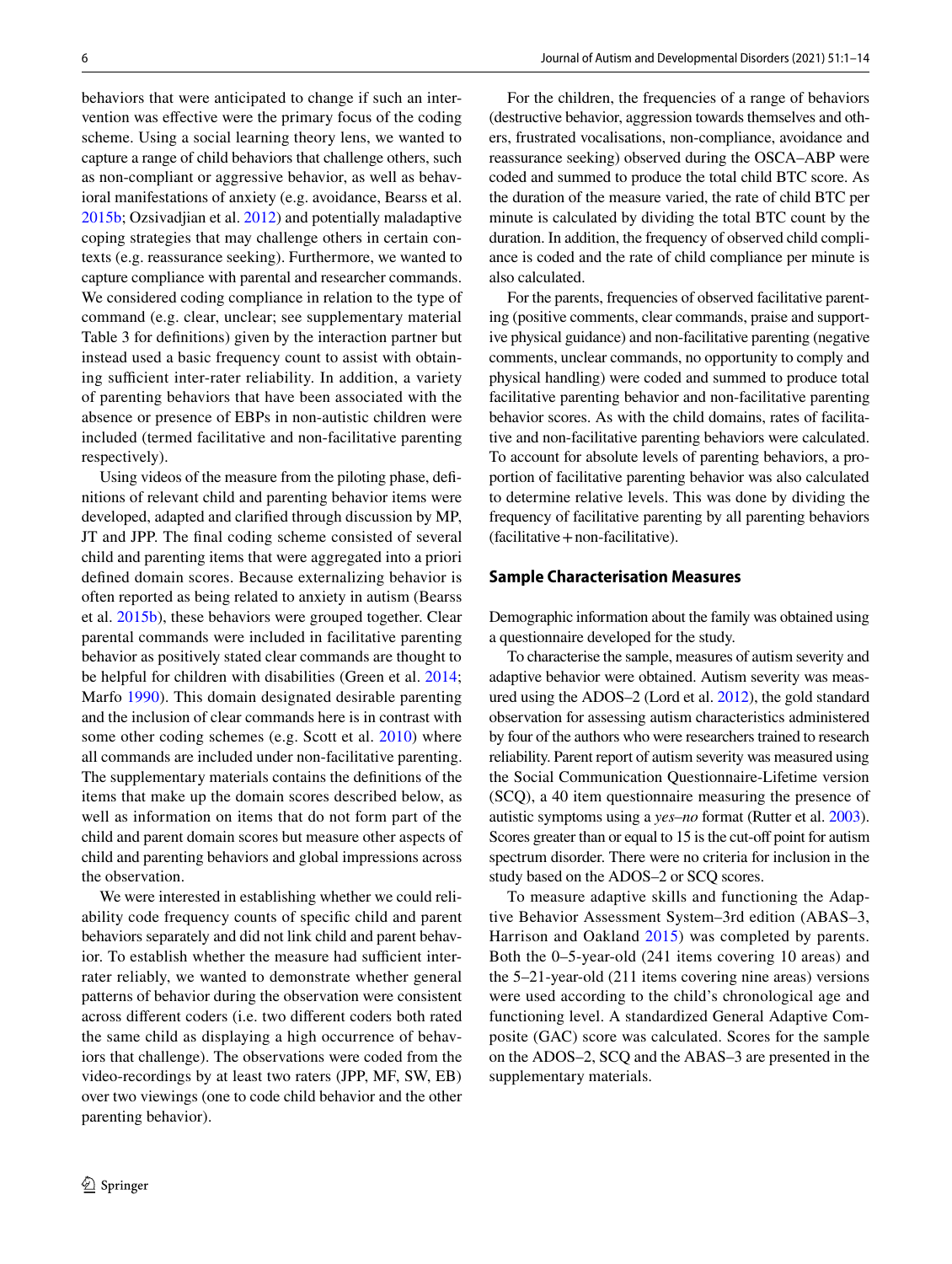# **Parent‑Reported Child Emotional and Behavioral Problems**

The Aberrant Behavior Checklist (ABC) Irritability (15 items) and Hyperactivity (16 items) subscales were used to measure parent-rated child EBPs (Aman et al. [1985](#page-11-9)). Items were rated on a 4-point scale ranging from '*not at all a problem*' to '*the problem is severe in degree*' with higher scores signifying more EBPs.

Child non-compliance was measured using the Home Situations Questionnaire-Autism Spectrum Disorders (HSQ-ASD, Chowdhury et al. [2015\)](#page-11-10), an autism-specifc measure of non-compliance in everyday situations. Socially Infexible and Demand Specifc non-compliance were assessed by 24 items. Parents were frst asked to rate if each situation is a problem on a *yes–no* scale, and if yes, the severity is rated on a 9-point scale from '*mild*' to '*signifcant*'. The average severity rating per item was calculated.

Parent-reported child anxiety was measured using the Preschool Anxiety Scale Revised (PASR, Edwards et al. [2010\)](#page-11-11). The PASR consisted of 28 statements tapping into specifc fears, and generalized, social and separation anxiety which were rated on a 5-point scale ranging from '*not at all true*' to '*very often true*'. A total score was calculated by summing the responses to all items, with higher scores indicating more anxiety.

## **Teacher‑Reported Child Emotional and Behavioral Problems**

Teachers were asked to complete the Irritability and Hyperactivity subscales of the ABC (Aman et al. [1985\)](#page-11-9).

#### **Parent‑Reported Parenting Practices**

Parent reports of their own parenting practices were measured using a shortened version of the Parenting Scale (PS, Arnold et al. [1993](#page-11-12); Bodenmann et al. [2008](#page-11-13)). Lax (6 items) and Overreactive (5 items) parenting were rated on a 7-point scale anchored by opposing responses (e.g. when my child misbehaves, *I raise my voice and yell* [1]—*I speak to my child calmly* [7]. Higher scores on the two scales indicate more use of lax or overreactive parenting practices.

#### **Data Analysis**

Data analysis was conducted in Stata 14 (StataCorp [2015](#page-13-8)). Descriptive statistics of the frequency and rate of the child (BTC; compliance) and parenting behaviors (facilitative; non-facilitative) were calculated. Because there were

diferent tasks administered to minimally verbal children who formed a diferent population to verbal children, analyses were conducted by child verbal ability group. The distributions of the domain scores were examined to ensure that foor and ceiling efects were not present, as these might have restricted scope for identifying change. *T-*tests were used to examine diferences by child verbal ability group. Item-level descriptive statistics are included in the supplementary materials.

To estimate inter-rater reliability (IRR), a random efects mixed model for unbalanced data using the *sem* command and maximum likelihood was used as we had multiple raters involved in rating diferent videos. In this model, the latent variable representing shared variance was estimated from the observed raters' scores. Intraclass correlation coefficients (*ICC*s) examining the ratio of the variance in the latent variable over the variance in the latent variable+error variance were calculated (Koo and Li [2016\)](#page-12-30) for the domain scores by child verbal ability group and 95% confdence intervals (*CI*) are presented. Item-level IRR was also examined and is presented in the supplementary materials. Although there is no agreed defnition of adequate levels of inter-rater agreement and estimates vary depending on the method used, IRR estimates of greater than .70 or 70% agreement are generally acceptable (Aspland and Gardner [2003\)](#page-11-6).

A multi-informant approach was used to explore the convergent validity of the OSCA–ABP child and parent domains. Convergent validity of the child BTC domain was explored using correlations to examine the associations between observed child behavior and parent- and teacher-reported child EBPs. Given the diferences in context and sources of measurement error, as well as slight diferences in the constructs that were being measured (i.e. BTC focuses on observable behavior that may challenge others, whereas EBPs encompasses a broader range of difculties that may be present in diferent situations and measured over longer periods of time), we expected small to medium positive associations between observed child BTC and parent- and teacher-reported EBPs, in line with previous research (e.g. Wakschlag et al. [2008a](#page-13-4), [b](#page-13-5)). Observed child compliance was expected to be inversely associated with parent- and teacher-reported EBPs. No adjustment was made for multiple testing as we were interested in the patterns and directions of the relationships, and trends (*p* values below .10) and signifcant correlations are fagged.

Convergent validity of the parent domain scores was also examined by exploring the associations between observed parenting behaviors and parents' reports of their own lax and overreactive parenting practices. Again, we expected correlations to be small given the diferences in contexts, informants and constructs being assessed.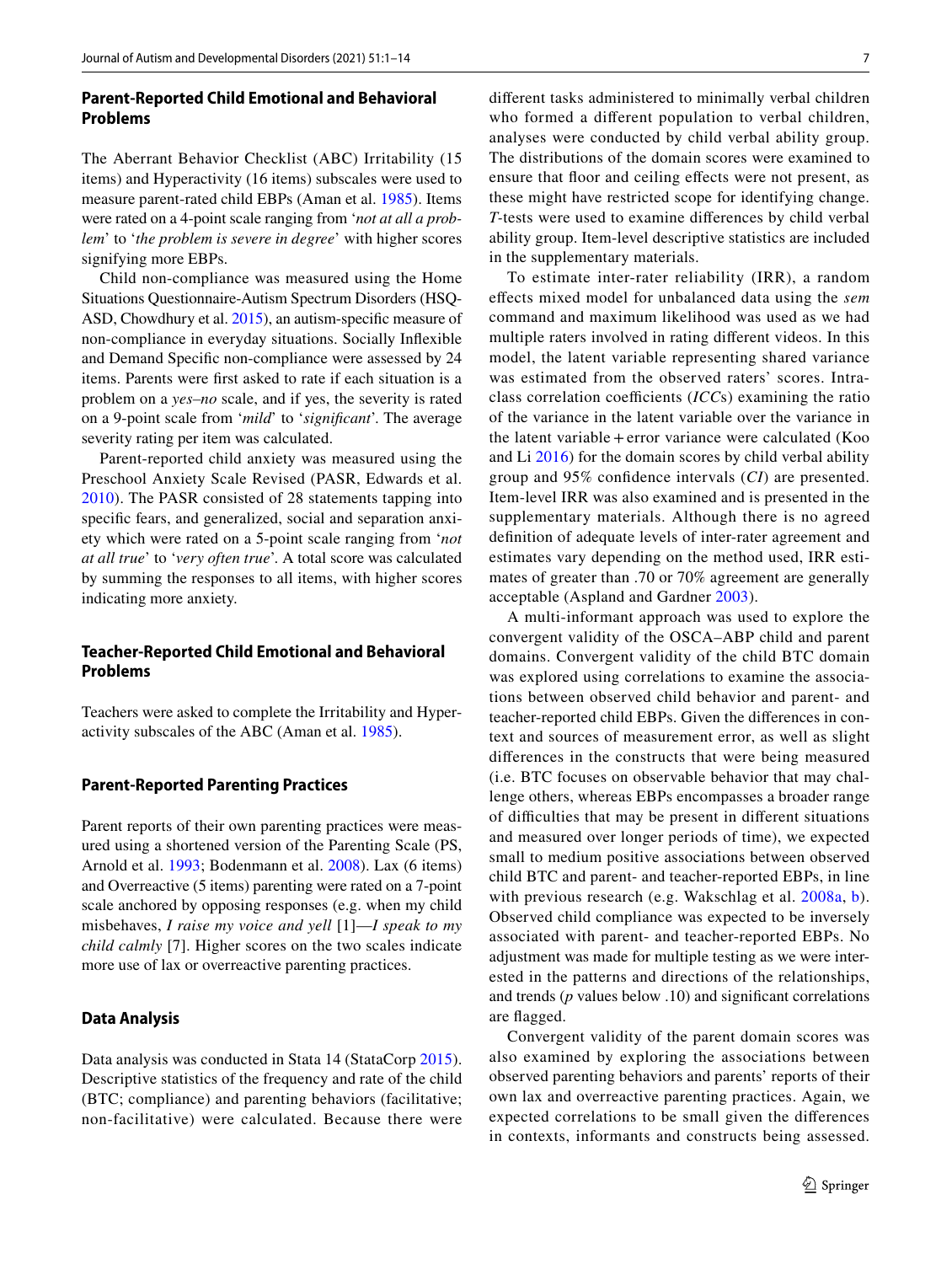<span id="page-7-0"></span>**Fig. 1** Graph showing mean rate per minute scores on the OSCA–ABP domains by child verbal ability group



*Note.* \* $p < .05$ , \*\* $p < .001$  for *t*-tests examining differences between groups.

We anticipated that more observed facilitative parenting behavior and a higher proportion of facilitative parenting would be associated with less self-reported lax and overreactive parenting, with the opposite pattern being seen for non-facilitative parenting. Again, no adjustment was made for multiple testing.

# **Results**

# **Descriptive Statistics for the Sample and the OSCA– ABP Domains**

Figure [1](#page-7-0) shows the mean rates per minute on the OSCA–ABP domains by child verbal ability group. The descriptive statistics for the OSCA–ABP domain scores can be found in the supplementary materials. The mean duration of the observation was 20.5 min  $SD = 1.7$  min, range  $=15.5-24.0$  min). On average, both verbal and minimally verbal children displayed frequent BTC during the observation. Minimally verbal children displayed significantly more BTC than verbal children in the same time period (minimally verbal:  $M = 2.91$  behaviors per minute, *SD* = 1.93 vs. verbal children: *M* = 1.18, *SD* = 1.22,  $t[81] = -4.67$ ,  $p < .001$ ). All of the children in the current study exhibited some BTC during the observation. Eight verbal children (18.2% of the verbal sample), but no minimally verbal children, displayed fewer than five BTC. Child compliance was similar for verbal and minimally verbal children (see Fig. [1\)](#page-7-0).

The frequency and rates of facilitative and non-facilitative parenting varied by child verbal ability group, with parents of minimally verbal children displaying twice as and the descriptive statistics in the supplementary materials). However, the proportion of facilitative parenting was similar for both groups of children and accounted for approximately half of all parenting behaviors. Correlations between the OSCA–ABP domains are in the Supplementary Materials.

many parenting acts in the same time period (see Fig. [1](#page-7-0)

# **Inter‑rater Reliability (IRR)**

In order to establish IRR, 83 observations were coded from video-recordings by at least two of four raters (JPP, MF, SW, and EB), who wherever possible, were not involved in helping administer the observation. In addition, 23 of the videos were also coded by a third rater, resulting in a sample of 189 observations for IRR. The sample size and rating design was chosen to achieve 80% power. Coders were trained on observations obtained during initial pilot testing of the tasks and from post-intervention assessments during the feasibility stage. Training videos did not form part of the IRR sample. Meetings were held approximately every month to discuss any coding queries and achieve consensus, as well as to avoid coder drift.

Overall, IRR was excellent for the child BTC domain for both verbal and minimally verbal children (see Table [3](#page-8-0) for *ICC*s and 95% *CI*). IRR was lower for child compliance, and IRR for facilitative parenting and non-facilitative parenting was good for both verbal and minimally verbal children. For a description of item-level IRR see the supplementary materials.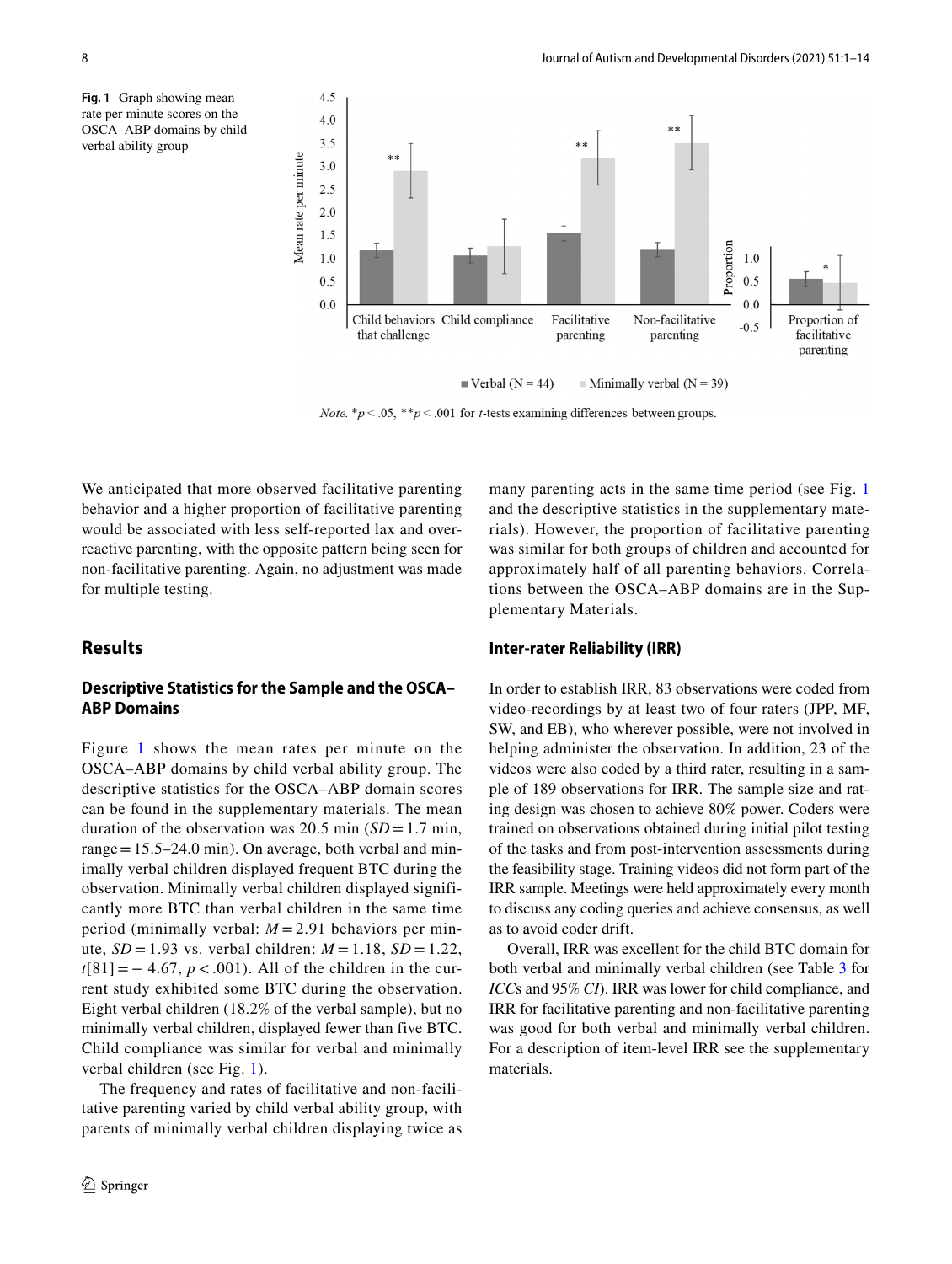<span id="page-8-0"></span>**Table 3** ICCs for the OSCA– ABP domains by child verbal

ability group

| OSCA-ABP domains                         | Verbal $(N=44)$    | Minimally verbal $(N=39)$ |  |  |
|------------------------------------------|--------------------|---------------------------|--|--|
|                                          | $ICC(95\% CI)$     | $ICC(95\% CI)$            |  |  |
| Rate per minute scores                   |                    |                           |  |  |
| Child behaviors that challenge rate      | $.92$ $(.88, .96)$ | .77(0.66,0.89)            |  |  |
| Child compliance rate                    | $.45$ $(.25, .66)$ | .66(0.49,0.82)            |  |  |
| Facilitative parenting rate              | $.64$ $(.48, .80)$ | .75(.63, .88)             |  |  |
| Non-facilitative parenting rate          | $.67$ $(.52, .81)$ | $.70$ $(.55, .85)$        |  |  |
| Proportion score                         |                    |                           |  |  |
| Proportion of facilitative parenting     | $.68$ $(.54, .82)$ | $.69$ $(.54, .84)$        |  |  |
| Frequency scores                         |                    |                           |  |  |
| Child behaviors that challenge frequency | $.92$ $(.87, 96)$  | $.76$ (.64, .88)          |  |  |
| Child compliance frequency               | $.41$ $(.20, .63)$ | $.64$ $(.47, .81)$        |  |  |
| Facilitative parenting frequency         | $.62$ $(.45, .79)$ | .77(0.65,0.89)            |  |  |
| Non-facilitative parenting frequency     | $.65$ $(.50, .81)$ | $.71 \,(.58, .86)$        |  |  |

<span id="page-8-1"></span>**Table 4** Convergent validity of OSCA–ABP domains by child verbal ability group

|                                      | Parent reported child emotional and behavioral<br>problems <sup>a</sup> |                             |                             |                          | Teacher reported<br>child emotional and<br>behavioral problems <sup>b</sup> |                             | Parent reported<br>parenting <sup>a</sup> |                                   |
|--------------------------------------|-------------------------------------------------------------------------|-----------------------------|-----------------------------|--------------------------|-----------------------------------------------------------------------------|-----------------------------|-------------------------------------------|-----------------------------------|
|                                      | Irrita-<br>bility<br>(ABC)                                              | Hyper-<br>activity<br>(ABC) | Non-<br>compliance<br>(HSQ) | Anxiety (PASR)           | Irrita-<br>bility<br>(ABC)                                                  | Hyper-<br>activity<br>(ABC) | Lax<br>parenting<br>(PS)                  | Overreactive<br>parenting<br>(PS) |
| Verbal                               |                                                                         |                             |                             |                          |                                                                             |                             |                                           |                                   |
| OSCA-ABP domains                     |                                                                         |                             |                             |                          |                                                                             |                             |                                           |                                   |
| Child behaviors that challenge rate  | .14                                                                     | $.28^{\dagger}$             | .12                         | $-.19$                   | $.36*$                                                                      | $.34*$                      |                                           |                                   |
| Child compliance rate                | $-.20$                                                                  | $-.05$                      | $-.06$                      | .10                      | $-.13$                                                                      | $-.04$                      |                                           |                                   |
| Facilitative parenting rate          |                                                                         |                             |                             | -                        |                                                                             | $\overline{\phantom{0}}$    | .01                                       | $-.23$                            |
| Non-facilitative parenting rate      |                                                                         |                             |                             | -                        |                                                                             |                             | $.38*$                                    | .25                               |
| Proportion of facilitative parenting | $\overline{\phantom{a}}$                                                |                             |                             | -                        |                                                                             |                             | $-.26^{\dagger}$                          | $-.35*$                           |
| Minimally verbal                     |                                                                         |                             |                             |                          |                                                                             |                             |                                           |                                   |
| OSCA-ABP domains                     |                                                                         |                             |                             |                          |                                                                             |                             |                                           |                                   |
| Child behaviors that challenge       | .10                                                                     | .04                         | .12                         | .16                      | .08                                                                         | $-.07$                      |                                           |                                   |
| Child compliance rate                | .03                                                                     | $-.22$                      | $-.35*$                     | $-.05$                   | $-.28$                                                                      | $-.16$                      |                                           |                                   |
| Facilitative parenting rate          | $\overline{\phantom{0}}$                                                |                             | $\overline{\phantom{0}}$    | $\overline{\phantom{0}}$ |                                                                             |                             | $.34*$                                    | .02                               |
| Non-facilitative parenting rate      | -                                                                       |                             | $\overline{\phantom{0}}$    | -                        |                                                                             | -                           | .22                                       | $-.18$                            |
| Proportion of facilitative parenting | $\overline{\phantom{m}}$                                                |                             |                             |                          |                                                                             |                             | .09                                       | .21                               |

Pearson's *r* reported

\**p*<.05

 $\frac{1}{p}$  < .10

 $N = 43$  for verbal children, parent-report measures missing for one child,  $N = 39$  for minimally verbal

 $bN = 38$  for verbal children,  $N = 38$  for minimally verbal children

## **Convergent Validity**

Table [4](#page-8-1) below displays the correlations between the OSCA–ABP domains and parent- and teacher-reported child EBPs. Descriptive statistics for the parent and teacher questionnaires by child verbal ability are in the supplementary materials. More parent-reported child non-compliance on the HSQ-ASD was signifcantly associated with less observed child compliance during the OSCA–ABP in minimally verbal children ( $r = -.35$ ,  $p = .027$ ). Small but significant correlations were found between teacher-reported child EBPs and observed child behavior among verbal children with more irritability  $(r=.36, p=.026)$  and hyperactivity  $(r=.34, p=.039)$  on the ABC being associated with more observed BTC. No significant relationships were found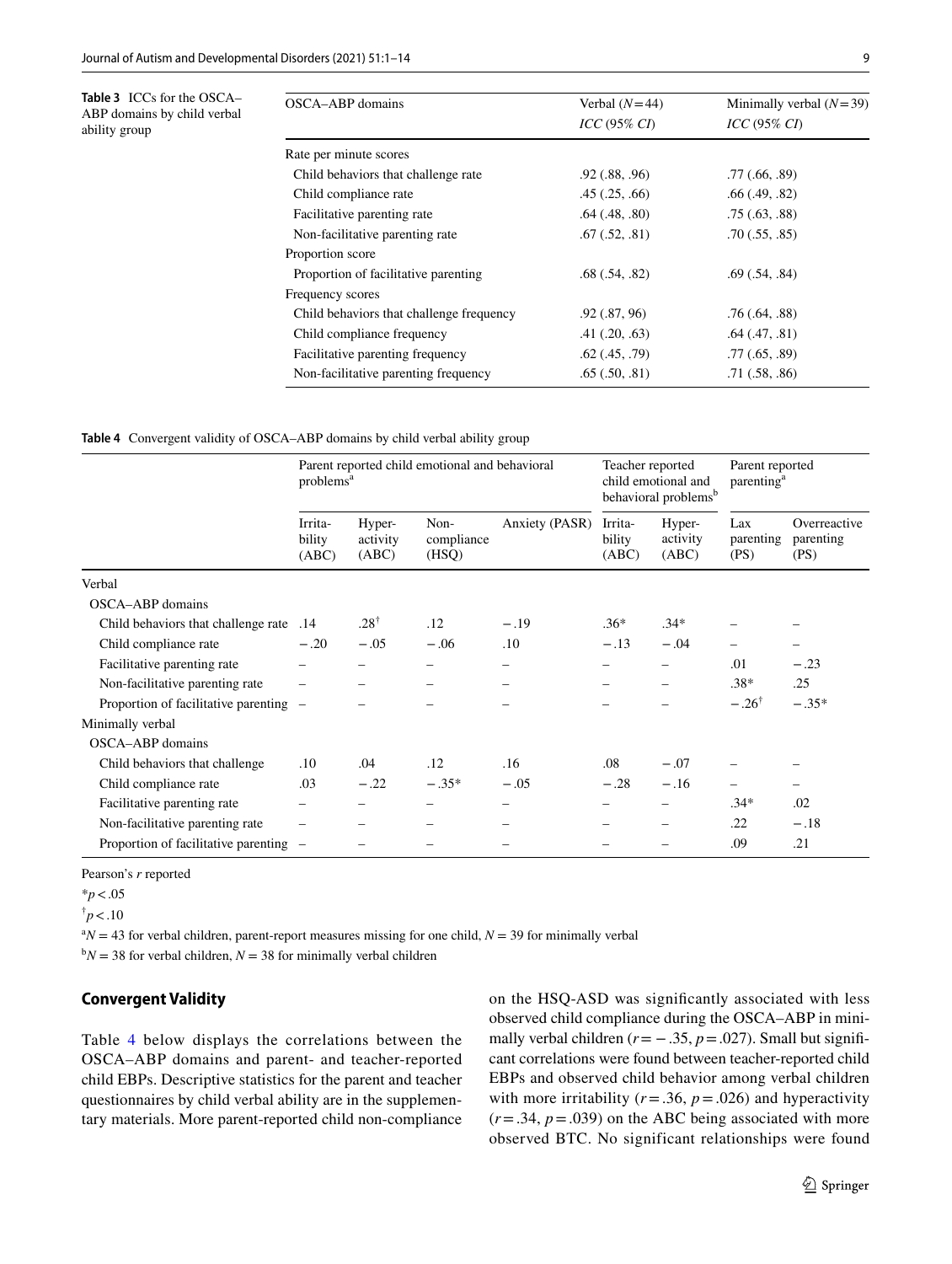between teacher-reported child EBPs and observed child behavior for minimally verbal children. More observed non-facilitative parenting behaviors was associated with signifcantly more endorsement of lax parenting practices by parents of verbal children (*r*=.38, *p*=.010) and lower proportions of facilitative parenting was associated with more self-reported overreactive parenting  $(r = -.35, p = .022)$ . Among minimally verbal children, more observed facilitative parenting was associated with greater endorsement by parents of lax parenting practices  $(r=.34, p=.036)$ .

# **Discussion**

The current study aimed to establish the reliability and validity of a novel observational measure of child and parenting behavior in autism by examining the descriptive statistics of the measure, inter-rater reliability and convergent validity. Sufficient variability in child and parenting behavior was elicited by the measure. In contrast with previous research that has reported floor effects for child behavior on such measures used with autistic children who were screened in for moderate or greater EBPs (Bearss et al. [2015a](#page-11-8); Handen et al. [2013](#page-12-17)), in general, foor efects were not found on the OSCA–ABP with high mean rates of BTC being observed by both verbal and minimally verbal children. All children in the current sample displayed at least one behavior that challenged during the observation and 90% displayed fve or more behaviors. It appears that the selection and modification of tasks were effective in tapping into triggers that might underlie EBPs in autistic children. This supports the ecological validity of the measure, along with reports from parents indicating that behavioral displays seen during the assessment were typical of presentations in other environments and everyday situations. Despite the idiosyncratic triggers of EBPs seen in autism, it appears that by using a range of structured presses, child BTC is possible to elicit and observe in direct assessments. Use of this measure in the context of a trial would allow for blinded measurement of change in most children.

Of note were the diferences in absolute frequencies of observed child BTC by child verbal ability group. In keeping with the literature (e.g. Einfeld et al. [2011;](#page-11-14) McClintock et al. [2003\)](#page-12-31), minimally verbal children displayed signifcantly more BTC than verbal children. This is despite the absence of diferences found in parent- and teacher-reported EBPs between groups. Although absolute levels of facilitative and non-facilitative parenting were also signifcantly higher among minimally verbal children, when the proportion of facilitative parenting behavior was examined, no group differences were found. It may be that the structure and set-up of the measure was more challenging for minimally verbal children resulting in more frequent BTC and parenting behavior. In naturalistic settings, parents of minimally verbal children may accommodate for and modify the environment in a way that was less possible whilst completing the tasks. This could include adapting expectations for their child and reducing demands, behaviors reportedly used by parents of children with intellectual disabilities (Green et al. [2014](#page-12-25); Phillips et al. [2017](#page-12-32)). It is also possible that the unfamiliar environment may also be particularly anxiety-producing for minimally verbal children who have additional difficulties in communicating.

In addition to obtaining variability in responses on the measure, high inter-rater reliability for child BTC was demonstrated among both verbal and minimally verbal children. This adds to previous research (Handen et al. [2013](#page-12-17); Wakschlag et al. [2008a](#page-13-4), [b](#page-13-5)) by demonstrating that child EBPs can be used observed reliably to quantify clinically salient disruptive and anxiety-related behaviors in young autistic children with and without intellectual disabilities. Despite anxiety-related behaviors being more difficult to measuring objectively, both verbal and minimally verbal children displayed avoidance and reassurance seeking during the observation. However, inter-rater reliability for items that aimed to measure anxiety was generally lower than items measuring externalising behavior. This is likely due to a reliance on assessing the child's intention of their response to possible anxiety-provoking stimuli or situations. Furthermore, we removed one item that was originally intended to measure anxiety-related repetitive behaviors and vocalisations as it was difcult to distinguish when repetitive behaviors or vocalisations appeared to be an anxious response from an expression of autism (see supplementary materials). This is likely to have made high inter-rater reliability more difficult to achieve for this item. For parenting behaviors, intraclass correlation coefficients demonstrated adequate reliability. It was more difficult to obtain good inter-rater reliability for child compliance. This may be due to the requirement of frst identifying a parental or researcher instruction for the child to comply with.

Initial convergent validity of the OSCA–ABP child domains was established. Among minimally verbal children, parent-reported non-compliance was associated with more observed child BTC, accounting for approximately 12% of the shared variance. These results are similar to other research with non-autistic children (e.g., Wakschlag et al. [2008a,](#page-13-4) [b](#page-13-5)), where associations between observed disruptive behavior seen during a structured laboratory observation and parent-reports of disruptive behavior were weakly correlated. The convergent validity of the OSCA–ABP parent domains was also examined, and the general pattern of relationships between observed parenting and parent reports of their own parenting practices suggested that the OSCA–ABP constructs were valid, particularly among parents of verbal children. Literature examining the convergent validity of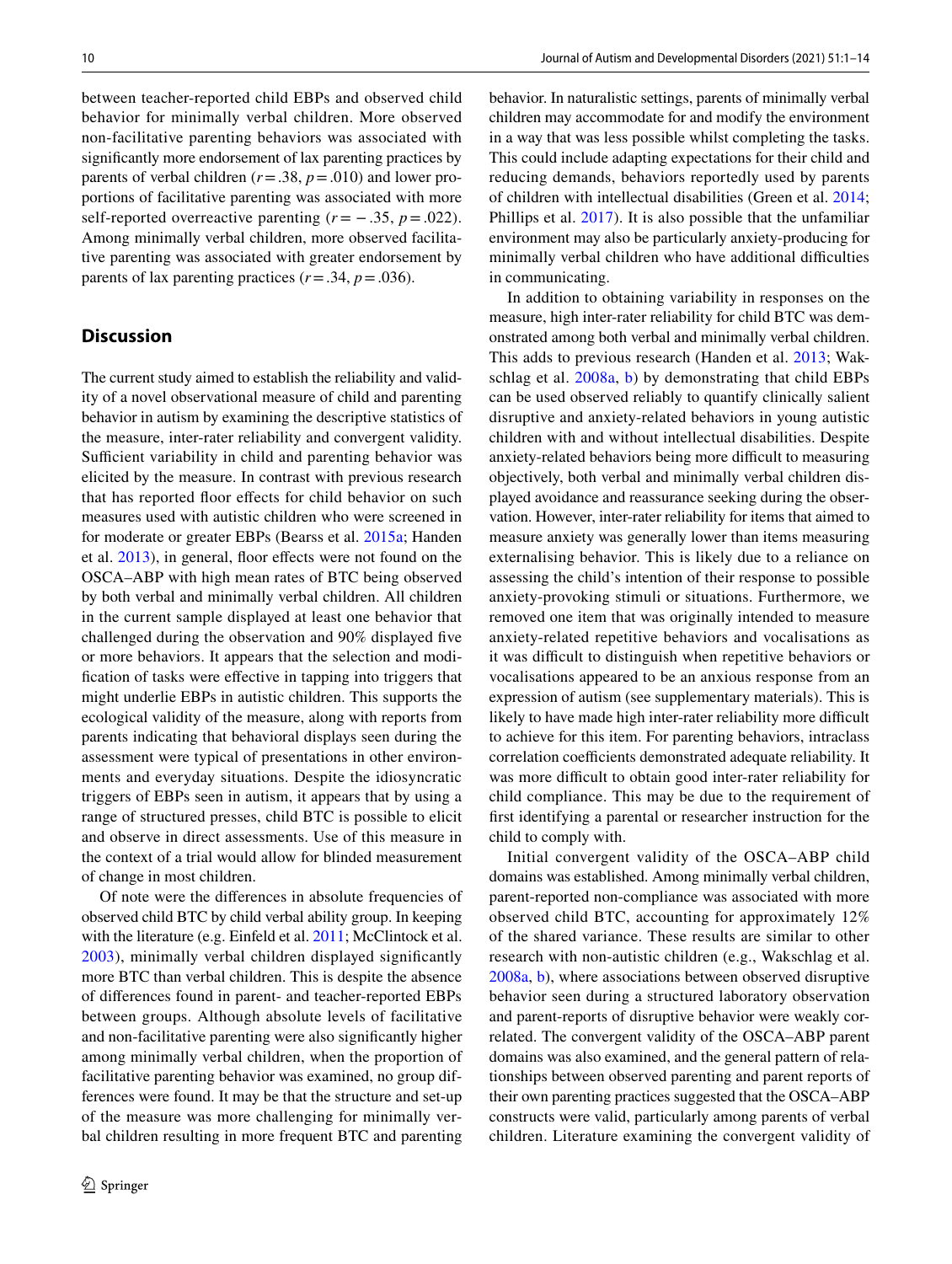observations of parenting behavior has also reported associations in the low to moderate range (Hawes and Dadds [2006\)](#page-12-21). However, the generalizability of such behavioral observations has been critiqued and it has been argued that the imposed structure of such assessments and presence of an observer may alter behavior (Rhule et al. [2009](#page-12-33)). It is also possible that observational measures are tapping into slightly diferent aspects of child and parenting behavior to parent reports. Parent reports may refect more global child EBPs and parenting experiences, whereas during this measure, child and parent behavior is situation specifc. Other possible factors that account for variation in agreement include diferent sources of measurement error reducing power to test relationships and broader rater efects, such as parental mental health problems (Najman et al. [2000\)](#page-12-34).

In the current study, teacher reports of child EBPs were signifcantly associated with observed child BTC among verbal, but not minimally verbal children, accounting for between 12 and 13% of shared variance. Previous literature has reported small but signifcant associations between observed disruptive child behavior and teacher-reported EBPs in non-autistic samples (Wakschlag et al. [2008a,](#page-13-4) [b](#page-13-5)). Furthermore, in line with literature in non-autistic populations, agreement between parent and teacher reports in autistic samples is modest (Stratis and Lecavalier [2017](#page-13-9)). It is possible that teachers of minimally verbal children, who were primarily employed in specialist education settings, have different thresholds for difficult child behavior which may infuence their responses to questionnaire-based measures. Whereas, on the OSCA–ABP, raters reliably applied the same behavioral defnitions across verbal and minimally verbal children. It is evident that verbal and minimally verbal children are two diferent populations and future research, possibly testing the measure in specialist education settings, to further understand these diferent patterns is warranted.

The measure's sentivitiy to change was not explored in this manuscript and will be reported in a separate manuscript describing the fndings from the trial. However, recent literature indicates that observational measures can pick up on changes in parenting behaviour following behavioral parenting interventions (e.g. Vetter [2018](#page-13-10)).

#### **Limitations**

Several limitations should be noted. Test–retest reliability was not assessed and needs to be established in future research. In addition, although the tasks aimed to cover a range of potential triggers and were generally efective in eliciting child BTC, it is possible that idiosyncratic triggers that are clinically relevant may be missed in particular individuals. We also need to consider the applicability of the questionnaire measures used in the current study for autistic samples. Some of the measures used to establish convergent validity of the new observational measure were not developed for use in autism and/or intellectual disability, and some items may not be relevant or interpreted diferently. There is also a possibility that autism-specifc parenting behaviors often reported to manage child challenging behavior, anxiety and non-compliance (e.g. modifying the environment, limiting exposure to adverse sensory stimuli, reducing unpredictability by providing structure, routine and familiarity; O'Nions et al. [2018](#page-12-14)) were not identifed using the parenting behavior coding scheme derived for the study and opportunities to demonstrate these parenting strategies may have been limited during the observation. Furthermore, the current coding scheme was developed to measure the frequency of child compliance, rather than the proportion of compliance with specifc commands. Future versions of the measure may want to consider examining the reliability of coding compliance in relation to the amount and type of commands given by parents and researchers.

## **Strengths**

The study has a number of strengths. It describes the development and task selection of a new measure of observed child and parent behavior in autism with PPI input. Results indicate that the scheme for coding child and parenting behavior developed for use with this measure can be reliably applied to verbal and minimally verbal children and their parents. Reports from multiple informants were used to explore convergent validity giving support that the contrasts were valid and being adequately assessed. The use of the OSCA-ABP to identify difficulties of clinical relevance to families is promising.

## **Conclusions**

The promise of the OSCA–ABP for contributing to research and clinical practice in autism mental health beyond blinded measurement in trials is substantial. Co-occurring EBPs frequently exist in autism (e.g. Lai et al. [2019;](#page-12-1) Salazar et al.  $2015$ ; Simonoff et al.  $2008$ ) and current measures for examining these difficulties rely on parent or teacher reports. A particular challenge in research and clinical settings is obtaining accurate information about triggers and management strategies for EBPs. The OSCA–ABP could be used alongside other methods of assessment to obtain a more objective and comprehensive understanding of how child EBPs presents in autism and how parents interact with their children and respond to EBPs. As it is a standardized measure that is easy to administer, it has the potential to be useful in both research and clinical settings to assist with diagnosis of co-occurring difficulties in autism, clinical decision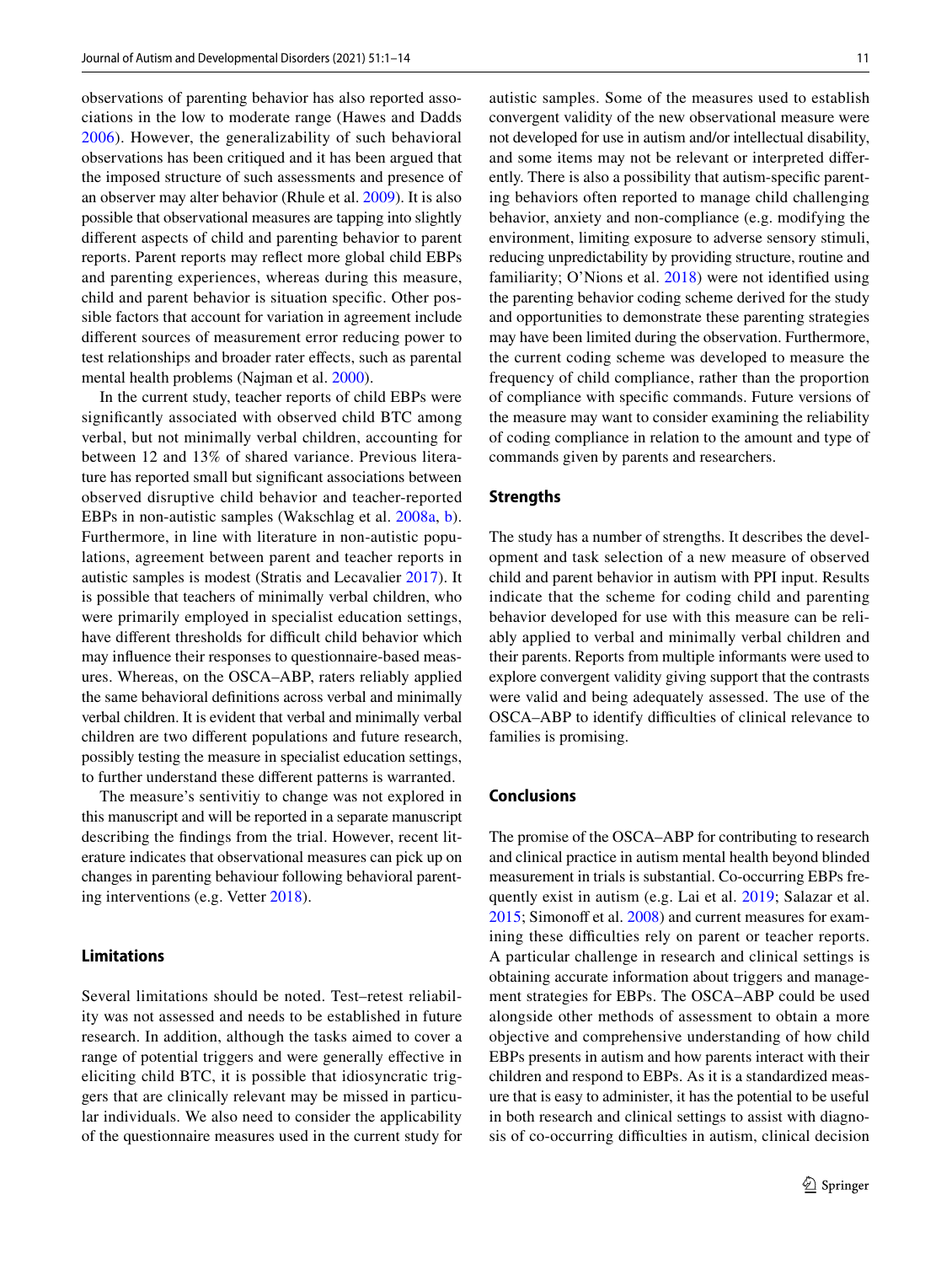making regarding potential targets for intervention and as an outcome in trials.

**Acknowledgments** This manuscript presents independent research funded by the National Institute for Health Research (NIHR) under its Programme Grants for Applied Research programme (RP-PG-1211- 20016). The views expressed in this manuscript are those of the authors and not necessarily those of the NIHR or the Department of Health and Social Care. AP also receives support from the NIHR Biomedical Research Centre for Mental Health at South London and Maudsley Foundation Trust and support from the NIHR through a Senior Investigator Award (NF-SI-0617-10120). ES additionally receives support from the NIHR Biomedical Research Centre for Mental Health at South London and Maudsley Foundation Trust (IS-BRC-1215-20018), the NIHR through a Senior Investigator Award (NF-SI-0514-10073), the European Union Innovative Medicines Initiative (EU-IMI 115300), Autistica (7237), Medical Research Council (MR/R000832/1, MR/ P019293/1), the Economic and Social Research Council (ESRC 003041/1), Guy's and St Thomas' Charitable Foundation (GSTT EF1150502) and the Maudsley Charity. TC receives grant or research support from the NIHR, the Medical Research Council, the European Union (IMI, H2020), Autistica, MQ and The Waterloo Foundation. AP declares that he receives royalties from WPS for the Social Communication Questionnaire. We are grateful to the families who were involved in the study and the IAMHealth parents' and autistic adults' panels who provided invaluable advice on the measure. We would like to acknowledge Russell Gill for his contribution to drafting the article. We would also like to acknowledge Sophie Carruthers for her assistance with task development and Emma Biggin, Lydia Johnson-Ferguson and Moriya Maccabee for their assistance with data collection. We would also like to thank local professionals who assisted with identifying potential participants for the study, with particular thanks to Dr Fernando Salazar and the team at Croydon CAMHS, Dr Mark O'Leary, Sarran Bond and Jackie Sutherland and the team at Bromley Healthcare, Dr Shade Alu and Marion Drennan from the Croydon Child Development Centre, Dr Narad Muthura from the Mary Sheridan Children's Centre, Melissa Hendry and Maria Davies from Red Gates School and Marie Neave and Hannah Robinson from Drumbeat School. ES, TC, AP, SS and VS obtained funding for the research. MP, JPP, JT, DH, VS, AP, ES, SS and TC were involved in developing the tasks and coding scheme for the measure and MP, JPP, JT recruited participants and collected the data. Additionally, TCa, MF, SW, EB were involved in collecting the data and coding the observations. IY assisted with interpretation of the results and drafting the manuscript. All authors read, made revisions and approved the fnal version.

## **Compliance with Ethical Standards**

**Conflict of interest** All other authors declare no confict of interest.

**Open Access** This article is licensed under a Creative Commons Attribution 4.0 International License, which permits use, sharing, adaptation, distribution and reproduction in any medium or format, as long as you give appropriate credit to the original author(s) and the source, provide a link to the Creative Commons licence, and indicate if changes were made. The images or other third party material in this article are included in the article's Creative Commons licence, unless indicated otherwise in a credit line to the material. If material is not included in the article's Creative Commons licence and your intended use is not permitted by statutory regulation or exceeds the permitted use, you will need to obtain permission directly from the copyright holder. To view a copy of this licence, visit <http://creativecommons.org/licenses/by/4.0/>.

- <span id="page-11-9"></span>Aman, M. G., Singh, N. N., Stewart, A. W., & Field, C. J. (1985). Psychometric characteristics of the aberrant behavior checklist. *American Journal of Mental Defciency, 89*(5), 492–502.
- <span id="page-11-0"></span>American Psychiatric Association. (2013). *Diagnostic and statistical manual of mental disorders* (5th ed.). Arlington, VA: American Psychiatric Association.
- <span id="page-11-12"></span>Arnold, D. S., O'Leary, S. G., Wolf, L. S., & Acker, M. M. (1993). The Parenting Scale: A measure of dysfunctional parenting in discipline situations. *Psychological Assessment, 5*(2), 137–144.
- <span id="page-11-6"></span>Aspland, H., & Gardner, F. (2003). Observational measures of parentchild interaction: An introductory review. *Child and Adolescent Mental Health, 8*(3), 136–143.
- <span id="page-11-1"></span>Baio, J., Wiggins, L., Christensen, D. L., Maenner, M. J., Daniels, J., Warren, Z.,… Dowling, N. F. (2018). Prevalence of autism spectrum disorder among children aged 8 years—Autism and developmental disabilities monitoring network, 11 sites, united states 2014. *Morbidity and Mortality Weekly Report. Surveillance Summaries (Washington, D.C.: 2002), 67*(6), 1–23.
- <span id="page-11-2"></span>Baird, G., Simonof, E., Pickles, A., Chandler, S., Loucas, T., Meldrum, D., et al. (2006). Prevalence of disorders of the autism spectrum in a population cohort of children in south thames: The special needs and autism project (SNAP). *Lancet, 368*(9531), 210–215.
- <span id="page-11-3"></span>Barlow, J., Bergman, H., Kornor, H., Wei, Y., & Bennett, C. (2016). *Group-based parent training programmes for improving emotional and behavioural adjustment in young children.* (No. CD003680). Cochrane Database of Systematic Reviews. Retrieved September 1, 2019 from [https://www.cochrane.org/CD003680/](https://www.cochrane.org/CD003680/BEHAV_group-based-parent-training-programmes-improving-emotional-and-behavioural-adjustment-young-children) [BEHAV\\_group-based-parent-training-programmes-improving](https://www.cochrane.org/CD003680/BEHAV_group-based-parent-training-programmes-improving-emotional-and-behavioural-adjustment-young-children)[emotional-and-behavioural-adjustment-young-children](https://www.cochrane.org/CD003680/BEHAV_group-based-parent-training-programmes-improving-emotional-and-behavioural-adjustment-young-children)
- <span id="page-11-8"></span>Bearss, K., Johnson, C., Smith, T., Lecavalier, L., Swiezy, N., Aman, M.,… Scahill, L. (2015a). Efect of parent training vs parent education on behavioral problems in children with autism spectrum disorder: A randomized clinical trial. *Journal of the American Medical Association, 313*(15), 1524–1533
- <span id="page-11-4"></span>Bearss, K., Taylor, C. A., Aman, M. G., Whittemore, R., Lecavalier, L., Miller, J.,… Scahill, L. (2015b). Using qualitative methods to guide scale development for anxiety in youth with autism spectrum disorder. *Autism 20*(6), 663–672
- <span id="page-11-13"></span>Bodenmann, G., Cina, A., Ledermann, T., & Sanders, M. R. (2008). The efficacy of the triple P-positive parenting program in improving parenting and child behavior: A comparison with two other treatment conditions. *Behaviour Research and Therapy, 46*(4), 411–427.
- <span id="page-11-10"></span>Chowdhury, M., Aman, M. G., Lecavalier, L., Smith, T., Johnson, C., Swiezy, N.,… Scahill, L. (2015). Factor structure and psychometric properties of the revised home situations questionnaire for autism spectrum disorder: The home situations questionnaireautism spectrum disorder. *Autism, 54*(3), 281–291
- <span id="page-11-5"></span>Dababnah, S., & Parish, S. L. (2016). Incredible years program tailored to parents of preschoolers with autism: Pilot results. *Research on Social Work Practice, 26*(4), 372–385.
- <span id="page-11-11"></span>Edwards, S. L., Rapee, R. M., Kennedy, S. J., & Spence, S. H. (2010). The assessment of anxiety symptoms in preschool-aged children: The revised Preschool Anxiety Scale. *Journal of Clinical Child and Adolescent Psychology, 39*(3), 400–409.
- <span id="page-11-14"></span>Einfeld, S. L., Ellis, L. A., & Emerson, E. (2011). Comorbidity of intellectual disability and mental disorder in children and adolescents: A systematic review. *Journal of Intellectual & Developmental Disability, 36*(2), 137–143.
- <span id="page-11-7"></span>Glennon, B., & Weisz, J. R. (1978). An observational approach to the assessment of anxiety in young children. *Journal of Consulting and Clinical Psychology, 46*(6), 1246–1257.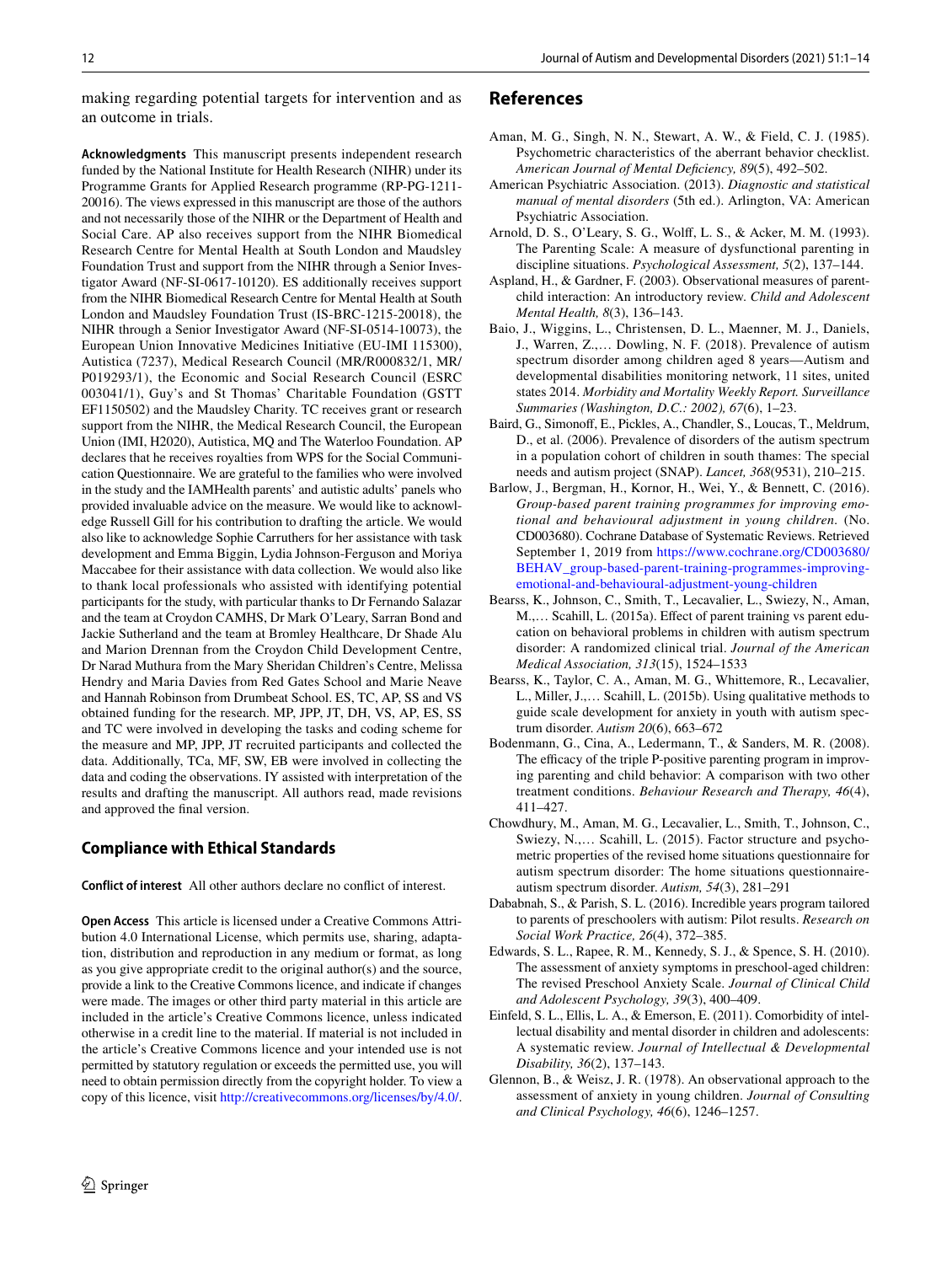- <span id="page-12-25"></span>Green, S., Caplan, B., & Baker, B. (2014). Maternal supportive and interfering control as predictors of adaptive and social development in children with and without developmental delays. *Journal of Intellectual Disability Research, 58*(8), 691–703.
- <span id="page-12-9"></span>Green, S. A., Ben-Sasson, A., Soto, T. W., & Carter, A. S. (2012). Anxiety and sensory over-responsivity in toddlers with autism spectrum disorders: Bidirectional efects across time. *Journal of Autism and Developmental Disorders, 42*(6), 1112–1119.
- <span id="page-12-17"></span>Handen, B. L., Johnson, C. R., Butter, E. M., Lecavalier, L., Scahill, L., Aman, M. G.,… Vitiello, B. (2013). Use of a direct observational measure in a trial of risperidone and parent training in children with pervasive developmental disorders. *Journal of Developmental and Physical Disabilities, 25*(3), 355–371
- <span id="page-12-29"></span>Harrison, P., & Oakland, T. (2015). *Adaptive behavior assessment system* (3rd ed.). Los Angeles, CA: Western Psychological Services.
- <span id="page-12-21"></span>Hawes, D. J., & Dadds, M. R. (2006). Assessing parenting practices through parent-report and direct observation during parent-training. *Journal of Child and Family Studies, 15*(5), 554–567.
- <span id="page-12-12"></span>Joosten, A. V., & Safe, A. P. (2014). Management strategies of mothers of school-age children with autism: Implications for practice. *Australian Occupational Therapy Journal, 61*(4), 249–258.
- <span id="page-12-0"></span>Kenny, L., Hattersley, C., Molins, B., Buckley, C., Povey, C., & Pellicano, E. (2016). Which terms should be used to describe autism? Perspectives from the UK autism community. *Autism, 20*(4), 442–462.
- <span id="page-12-30"></span>Koo, T. K., & Li, M. Y. (2016). A guideline of selecting and reporting intraclass correlation coefficients for reliability research. *Journal of Chiropractic Medicine, 15*(2), 155–163.
- <span id="page-12-1"></span>Lai, M. C., Kassee, C., Besney, R., Bonato, S., Hull, L., Mandy, W.,… Ameis, S. H. (2019). Prevalence of co-occurring mental health diagnoses in the autism population: A systematic review and meta-analysis. *The Lancet Psychiatry*, *6*(10), 819–829
- <span id="page-12-13"></span>Lambrechts, G., Van Leeuwen, K., Boonen, H., Maes, B., & Noens, I. (2011). Parenting behaviour among parents of children with autism spectrum disorder. *Research in Autism Spectrum Disorders, 5*(3), 1143–1152.
- <span id="page-12-24"></span>Lord, C., Rutter, M., DiLavore, P. C., Risi, S., Gotham, K., & Bishop, S. (2012). *Autism diagnostic observation schedule* (2nd ed.). Torrance, CA: Western Psychological Services.
- <span id="page-12-26"></span>Marfo, K. (1990). Maternal directiveness in interactions with mentally handicapped children: An analytical commentary. *Journal of Child Psychology and Psychiatry, 31*(4), 531–549.
- <span id="page-12-5"></span>Mason, D., McConachie, H., Garland, D., Petrou, A., Rodgers, J., & Parr, J. R. (2018). Predictors of quality of life for autistic adults. *Autism Research, 11*(8), 1138–1147.
- <span id="page-12-31"></span>McClintock, K., Hall, S., & Oliver, C. (2003). Risk markers associated with challenging behaviours in people with intellectual disabilities: A meta-analytic study. *Journal of Intellectual Disability Research, 47*(6), 405–416.
- <span id="page-12-20"></span>Mian, N. D., Carter, A. S., Pine, D. S., Wakschlag, L. S., & Briggs-Gowan, M. J. (2015). Development of a novel observational measure for anxiety in young children: The anxiety dimensional observation scale. *Journal of Child Psychology and Psychiatry, and Allied Disciplines, 56*(9), 1017–1025.
- <span id="page-12-34"></span>Najman, J. M., Williams, G. M., Nikles, J., Spence, S., Bor, W., O'Callaghan, M.,… Andersen, M. J. (2000). Mothers' mental illness and child behavior problems: Cause-efect association or observation bias? *Journal of the American Academy of Child and Adolescent Psychiatry, 39*(5), 592–602
- <span id="page-12-6"></span>National Institute for Health and Clinical Excellence. (2013). *Antisocial behaviour and conduct disorders in children and young people: Recognition and management (CG158)*. Manchester: National Institute for Health and Clinical Excellence.
- <span id="page-12-8"></span>O'Connor, T. G., Matias, C., Futh, A., Tantam, G., & Scott, S. (2013). Social learning theory parenting intervention promotes attachment-based caregiving in young children: Randomized clinical

trial. *Journal of Clinical Child and Adolescent Psychology, 42*(3), 358–370.

- <span id="page-12-14"></span>O'Nions, E., Happe, F., Evers, K., Boonen, H., & Noens, I. (2018). How do parents manage irritability, challenging behaviour, noncompliance and anxiety in children with autism spectrum disorders? A meta-synthesis. *Journal of Autism and Developmental Disorders, 48*(4), 1272–1286.
- <span id="page-12-10"></span>Ozsivadjian, A., Knott, F. F., & Magiati, I. (2012). Parent and child perspectives on the nature of anxiety in children and young people with autism spectrum disorders: A focus group study. *Autism, 16*(2), 107–121.
- <span id="page-12-23"></span>Palmer, M., Tarver, J., Paris Perez, J., Cawthorne, T., Romeo, R., Stringer, D.,… Charman, T. (2019). A novel group parenting intervention to reduce emotional and behavioural difficulties in young autistic children: Protocol for the autism spectrum treatment and resilience (ASTAR) pilot randomised controlled trial. *BMJ Open, 9*(e029959)

- <span id="page-12-32"></span>Phillips, B. A., Conners, F., & Curtner-Smith, M. E. (2017). Parenting children with down syndrome: An analysis of parenting styles, parenting dimensions, and parental stress. *Research in Developmental Disabilities, 68*, 9–19.
- <span id="page-12-15"></span>Postorino, V., Sharp, W. G., McCracken, C. E., Bearss, K., Burrell, T. L., Evans, A. N., et al. (2017). A systematic review and metaanalysis of parent training for disruptive behavior in children with autism spectrum disorder. *Clinical Child and Family Psychology Review, 20*(4), 391–402.
- <span id="page-12-33"></span>Rhule, D. M., McMahon, R. J., & Vando, J. (2009). The acceptability and representativeness of standardized parent-child interaction tasks. *Behavior Therapy, 40*(4), 393–402.
- <span id="page-12-18"></span>Robinson, E. A., & Eyberg, S. M. (1981). The dyadic parent-child interaction coding system: Standardization and validation. *Journal of Consulting and Clinical Psychology, 49*(2), 245–250.
- <span id="page-12-11"></span>Romero-Gonzalez, M., Chandler, S., & Simonof, E. (2018). The relationship of parental expressed emotion to co-occurring psychopathology in individuals with autism spectrum disorder: A systematic review. *Research in Developmental Disabilities, 72*, 152–165.
- <span id="page-12-28"></span>Rutter, M., Bailey, A., & Lord, C. (2003). *Social communication questionnaire*. Los Angeles, CA: Western Psychological Services.
- <span id="page-12-2"></span>Salazar, F., Baird, G., Chandler, S., Tseng, E., O'Sullivan, T., Howlin, P.,… Simonof, E. (2015). Co-occurring psychiatric disorders in preschool and elementary school-aged children with autism spectrum disorder. *Journal of Autism and Developmental Disorders, 40*(9), 1080–1093
- <span id="page-12-19"></span>Sanders, M. R., Waugh, L., Tully, L., & Hynes, K. (1996). *The revised family observation schedule* (3rd ed.). Brisbane: The University of Queensland, Parenting and Family Support Centre.
- <span id="page-12-27"></span>Scott, S., O'Connor, T. G., Futh, A., Matias, C., Price, J., & Doolan, M. (2010). Impact of a parenting program in a high-risk, multiethnic community: The PALS trial. *Journal of Child Psychology and Psychiatry, 51*(12), 1331–1341.
- <span id="page-12-22"></span>Scudder, A., Wong, C., Ober, N., Hoffman, M., Toscolani, J., & Handen, B. L. (2019). Parent–child interaction therapy (PCIT) in young children with autism spectrum disorder. *Child & Family Behavior Therapy, 41*(4), 201–220.
- <span id="page-12-3"></span>Simonof, E., Pickles, A., Charman, T., Chandler, S., Loucas, T., & Baird, G. (2008). Psychiatric disorders in children with autism spectrum disorders: Prevalence, comorbidity, and associated factors in a population-derived sample. *Journal of the American Academy of Child and Adolescent Psychiatry, 47*(8), 921–929.
- <span id="page-12-4"></span>Simonof, E., Jones, C. R., Baird, G., Pickles, A., Happe, F., & Charman, T. (2013). The persistence and stability of psychiatric problems in adolescents with autism spectrum disorders. *Journal of Child Psychology and Psychiatry, 54*(2), 186–194.
- <span id="page-12-16"></span>Sonuga-Barke, E. J., Brandeis, D., Cortese, S., Daley, D., Ferrin, M., Holtmann, M.,… European ADHD Guidelines Group. (2013).

<span id="page-12-7"></span>Patterson, G. R. (1982). *Coercive family process*. Eugene, OR: Castalia.